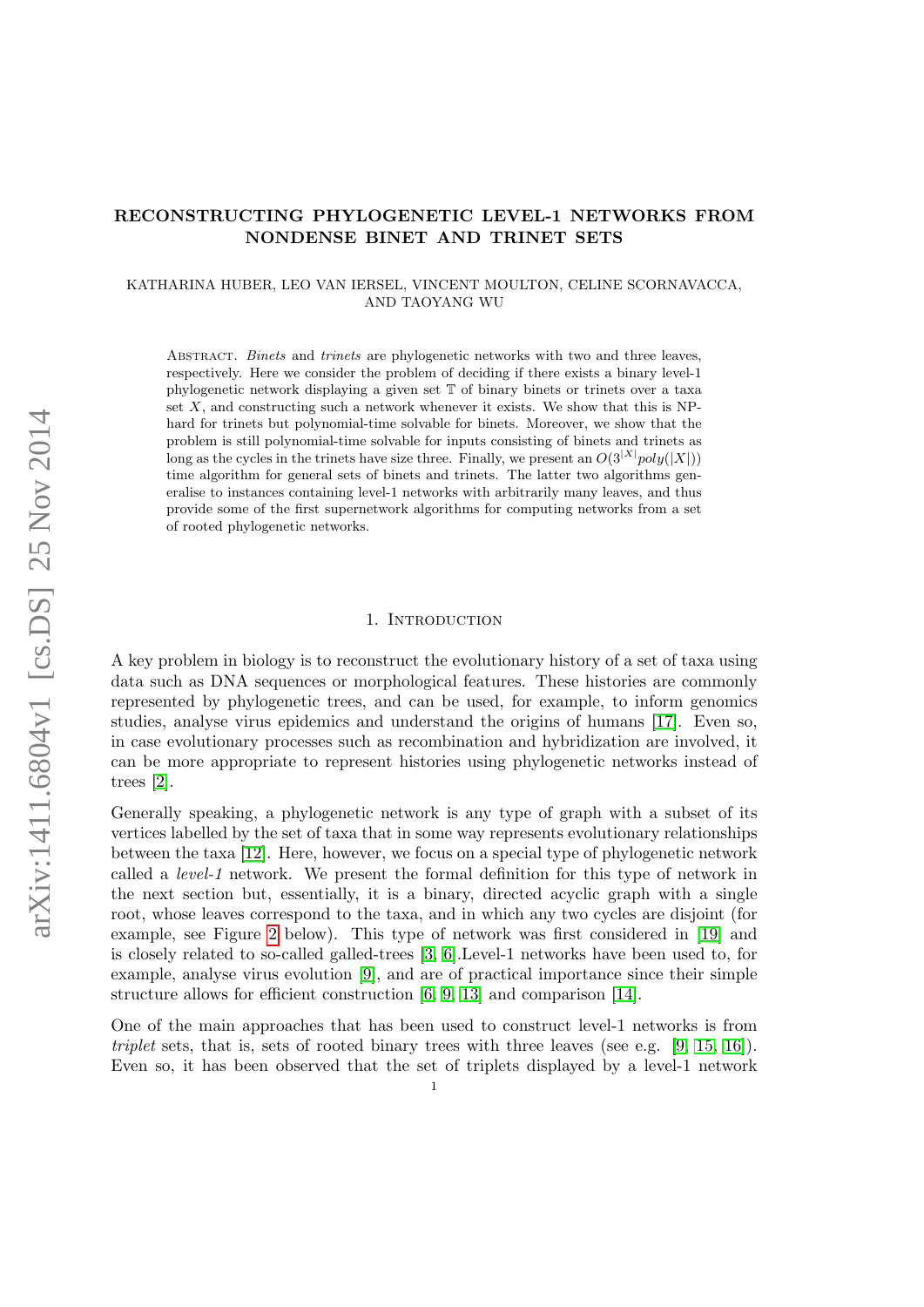does not necessarily provide all of the information required to uniquely define or *encode* the network [\[4\]](#page-24-11). Motivated by this observation, in [\[10\]](#page-24-12) an algorithm was developed for constructing level-1 networks from a network analogue of triplets: rooted binary networks with three leaves, or trinets. This algorithm relies on the fact that the trinets displayed by a level-1 network do indeed encode the network [\[10\]](#page-24-12). Even so, the algorithm was developed for *dense* trinet sets only, i.e. sets in which there is a trinet associated to each combination of three taxa.

In this paper, we consider the problem of constructing level-1 networks from arbitrary sets of level-1 trinets and binets, where a binet is an even simpler building block than a trinet, consisting of a rooted binary network with just two leaves. We consider binets as well as trinets since they can provide important information to help piece together sets of trinets. Our approach can be regarded as a generalisation of the well-known supertree algorithm called BUILD  $[1, 17]$  $[1, 17]$  for checking whether or not a set of triplets is displayed by a phylogenetic tree and constructing such a tree if this is the case. In particular, the algorithm we present in Section 4 is one of the first supernetwork algorithms for constructing a phylogenetic network from a set of networks. Note that some algorithms have already been developed for computing unrooted supernetworks – see, for example [\[7,](#page-24-14) [11\]](#page-24-15).

We now summarize the contents of the paper. After introducing some basic notation in the next section, in Section [3](#page-4-1) we begin by presenting a polynomial-time algorithm for deciding whether or not there exists some level-1 network that displays a given set of level-1 binets, and for constructing such a network if it actually exists (see Theorem [1\)](#page-5-0). Then, in Section [4,](#page-7-0) we present an exponential-time algorithm for an arbitrary set consisting of binets and trinets (see Theorem [2\)](#page-18-0). This algorithm uses a top-down approach that is somewhat similar in nature to the BUILD algorithm  $[1, 17]$  $[1, 17]$  but it is considerably more intricate. The algorithm can be generalised to instances containing level-1 networks with arbitrarily many leaves since trinets encode level-1 networks [\[10\]](#page-24-12).

In Section [5](#page-19-0) we show that for the special instance where each cycle in the input trinets has size three our exponential-time algorithm is actually guaranteed to work in polynomial time. This is still the case when the input consists of binary level-1 networks with arbitrarily many leaves as long as all their cycles have length three. However, in Section [6](#page-20-0) we prove that in general it is NP-hard to decide whether or not there exists a binary level-1 network that displays an arbitrary set of trinets (see Theorem [4\)](#page-20-1). We also show that this problem remains NP-hard if we insist that the network contains only one cycle. Our proof is similar to the proof that it is NP-hard to decide the same question for an arbitrary set of triplets given in [\[15\]](#page-24-9), but the reduction is more complicated. In Section [7,](#page-23-0) we conclude with a discussion of some directions for future work.

## 2. Preliminaries

Let X be some finite set of labels. We will refer to the elements of X as taxa. A rooted phylogenetic network  $N$  on  $X$  is a directed acyclic graph which has a single indegree-0 vertex (the root, denoted by  $\rho(N)$ ), no indegree-1 outdegree-1 vertices and its outdegree-0 vertices (the *leaves*) bijectively labelled by the elements of  $X$ . We will refer to rooted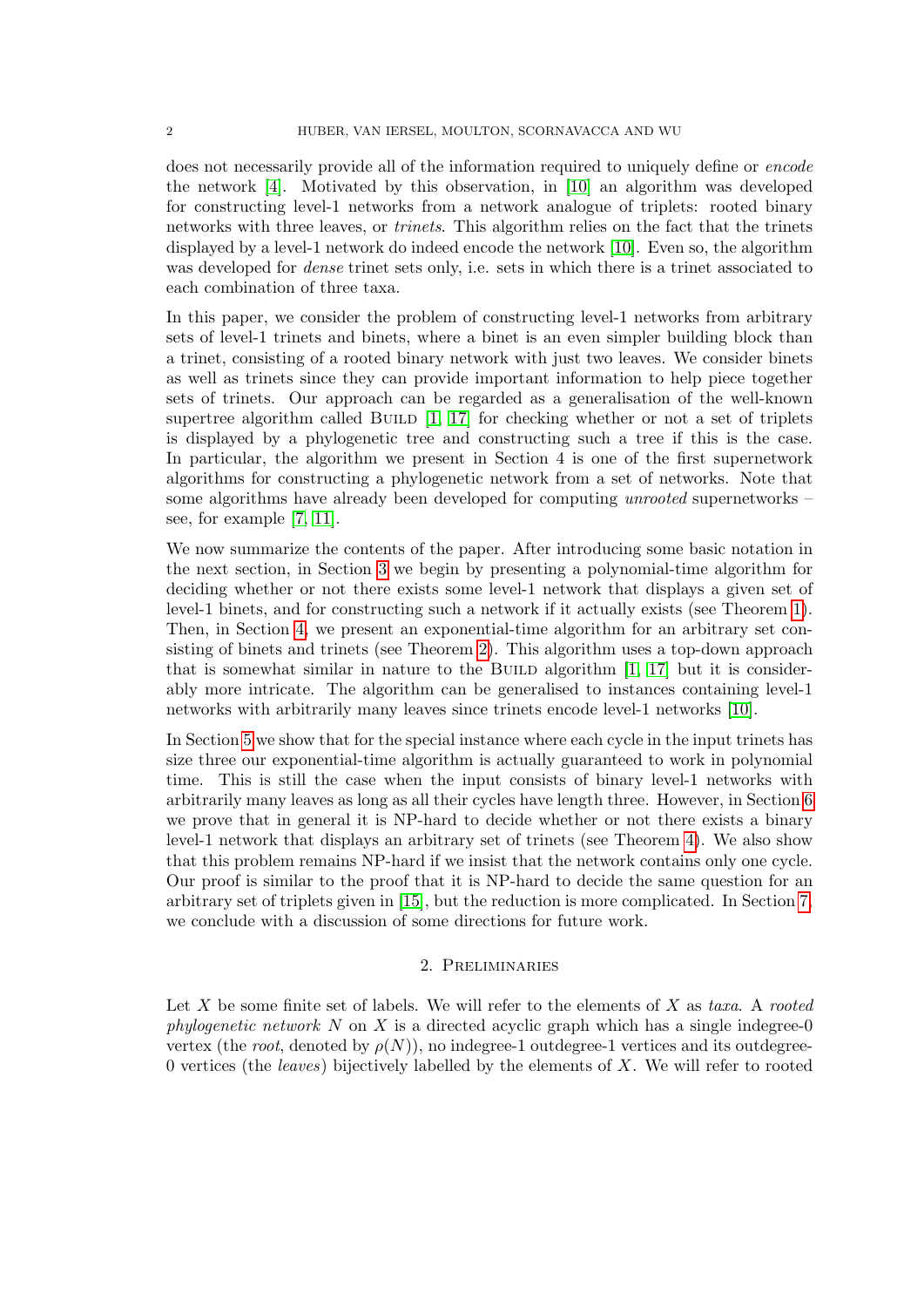phylogenetic networks as networks for short. In addition, we will identify each leaf with its label and denote the set of leaves of a network N by  $\mathcal{L}(N)$ . For a set N of networks,  $\mathcal{L}(\mathcal{N})$  is defined to be  $\cup_{N\in\mathcal{N}}\mathcal{L}(N)$ . A network is called *binary* if all vertices have indegree and outdegree at most two and all vertices with indegree two (the reticulations) have outdegree one. A cycle of a network is the union of two non-identical, internally-vertexdisjoint, directed s-t paths, for any two distinct vertices s, t. The size of the cycle is the number of vertices that are on at least one of these paths. A cycle is tiny if it has size three and *largish* otherwise. A network is said to be a *tiny cycle network* if all its cycles are tiny. A binary network is said to be a binary level-1 network if any two cycles are disjoint. We only consider binary level-1 networks in this paper, see Figure [2](#page-4-0) for an example containing one tiny and two largish cycles.

If N is a network on X and  $X' \subseteq X$  nonempty, then a vertex v of N is a stable ancestor of X' (in N) if every directed path from the root of N to a leaf in X' contains v. The lowest stable ancestor of X' is the unique vertex  $LSA(X')$  that is a stable ancestor of X' and such that there is no directed path from  $LSA(X')$  to any of the other stable ancestors of  $X'$ .

A binet is a network with exactly two leaves and a trinet is a network with exactly three leaves. In this paper, we only consider binary level-1 binets and trinets. There exist two binary level-1 binets and eight binary level-1 trinets (up to relabelling), all presented in Figure [1.](#page-3-0) In the following, we will use the names of the trinets and binets indicated in that figure. For example,  $T_1(x, y; z)$  denotes the only rooted tree on  $\{x, y, z\}$  with  $\{x, y\}$ as cluster.

A set  $\mathbb B$  of binets on a set X of taxa is called *dense* if for each pair of taxa from X there is at least one binet in  $\mathbb B$  on those taxa. A set  $\mathbb T$  of (binets and) trinets on X is *dense* if for each combination of three taxa from X there is at least one trinet in  $\mathbb T$  on those taxa.

Given a phylogenetic network N on X and a subset  $X' \subseteq X$ , we define the network  $N|X'$ as the network obtained from N by deleting all vertices and arcs that are not on a directed path from the lowest stable ancestor of  $X'$  to a leaf in  $X'$  and repeatedly suppressing indegree-1 outdegree-1 vertices and replacing parallel arcs by single arcs until neither operation is applicable.

Two networks  $N, N'$  on X are said to be *equivalent* if there exists an isomorphism between N and  $N'$  that maps each leaf of N to the leaf of  $N'$  with the same label.

Given two networks N, N' with  $\mathcal{L}(N') \subseteq \mathcal{L}(N)$ , we say that N displays N' if  $N|\mathcal{L}(N')|$  is equivalent to  $N'$ . Note that this definition in particular applies to the cases that  $N'$  is a binet or trinet. In addition, we say that N displays a set N of networks if N displays each network in  $N$ .

Given a network N, we use the notation  $\mathbb{T}(N)$  to denote the set of all trinets and binets displayed by N. For a set N of networks,  $\mathbb{T}(\mathcal{N})$  denotes  $\bigcup_{N\in\mathcal{N}}\mathbb{T}(N)$ . Given a set T of trinets and/or binets on X and a nonempty subset  $X' \subseteq X$ , we define the restriction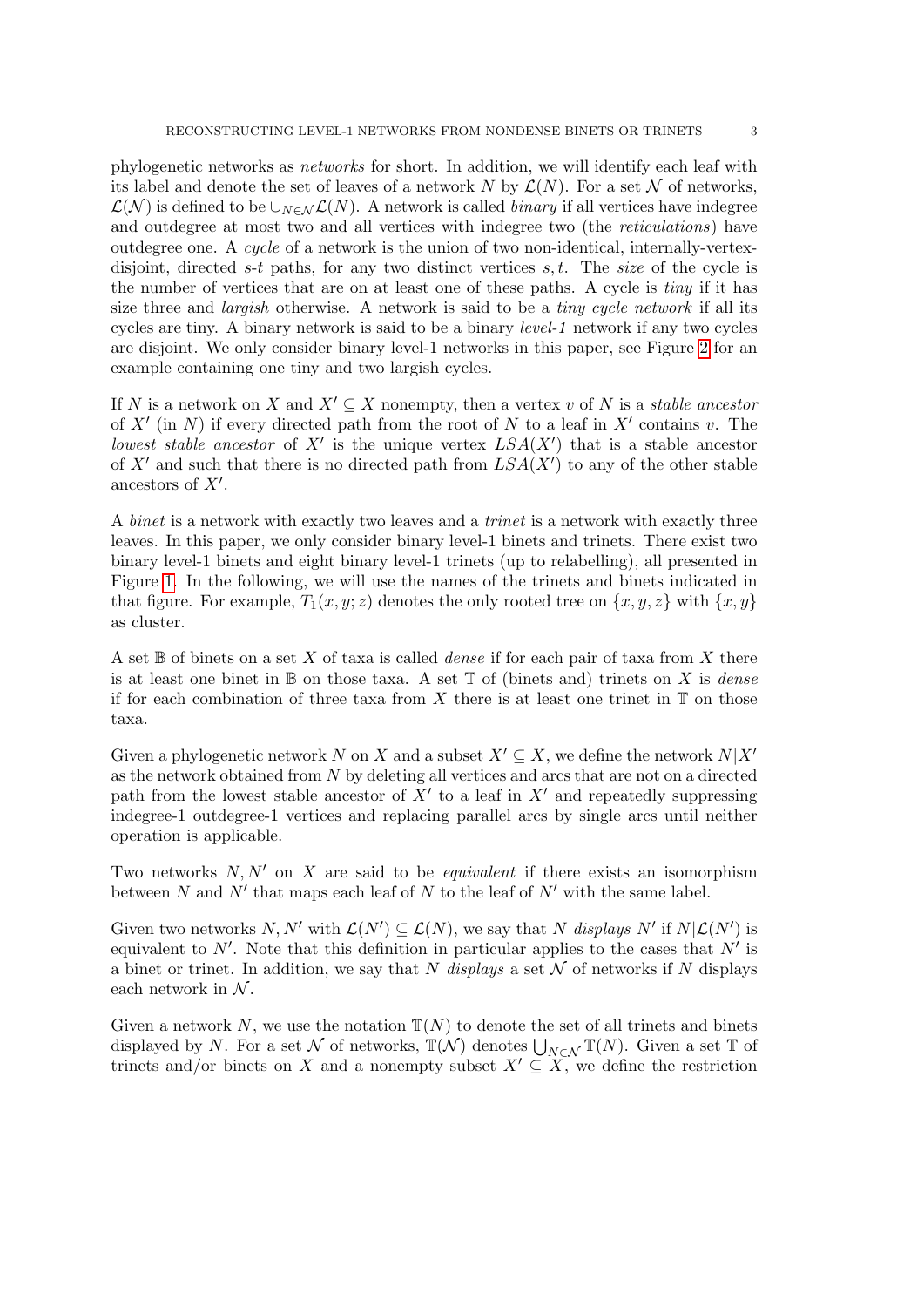

<span id="page-3-0"></span>Figure 1. The two binary level-1 binets and the eight binary level-1 trinets.

of  $\mathbb T$  to  $X'$  as

 $\mathbb{T}|X' := \{T|(\mathcal{L}(T) \cap X') \ : \ T \in \mathbb{T} \text{ and } |\mathcal{L}(T) \cap X'| \in \{2,3\}\}.$ 

The following observation will be useful.

<span id="page-3-1"></span>**Observation 1.** Let  $\mathbb T$  be a set of trinets and binets on X and suppose that there exists a binary level-1 network N on X such that  $\mathbb{T} \subseteq \mathbb{T}(N)$ . Then, for any nonempty subset X' of X,  $N|X'$  is a binary level-1 network displaying  $\mathbb{T}|X'.$ 

We call a network *cycle-rooted* if its root is contained in a cycle. A cycle-rooted network is called tiny-cycle rooted if its root is in a tiny cycle and largish-cycle rooted otherwise. If N is a cycle-rooted binary level-1 network whose root  $\rho(N)$  is in cycle C, then there exists a unique reticulation r that is contained in C. We say that a leaf x is high in N if there exists a path from  $\rho(N)$  to x that does not pass through r, otherwise we say that x is low in N. If N is not cycle-rooted, then we define all leaves to be high in N. We say that two leaves are *at the same height* in N if they are either both high or both low in N. Two leaves x, y that are both high in N are said to be on the same side in N if x and y are both reachable from the same child of  $\rho(N)$  by two directed paths. A bipartition  $\{L, R\}$ of the set H of leaves high in N is the bipartition of H induced by N if all leaves in  $L$ are on the same side  $S_L$  in N and all the leaves in R are on the same side  $S_R$  in N, with  $S_L \neq S_R$ . Finally, if N is cycle-rooted, we say that a subnetwork N' of N is a pendant subnetwork if there exists some cut-arc  $(u, \rho')$  in N with  $\rho'$  the root of N' and u a vertex of the cycle containing the root of N. If, in addition, u is not a reticulation, then  $N'$ is said to be a *pendant sidenetwork* of N. If, in addition,  $\mathcal{L}(N') \subseteq S$  with S a part of the bipartition of the high leaves of N induced by N, then we say that  $N'$  is a pendant sidenetwork on side S. See Figure [2](#page-4-0) for an illustration of these definitions.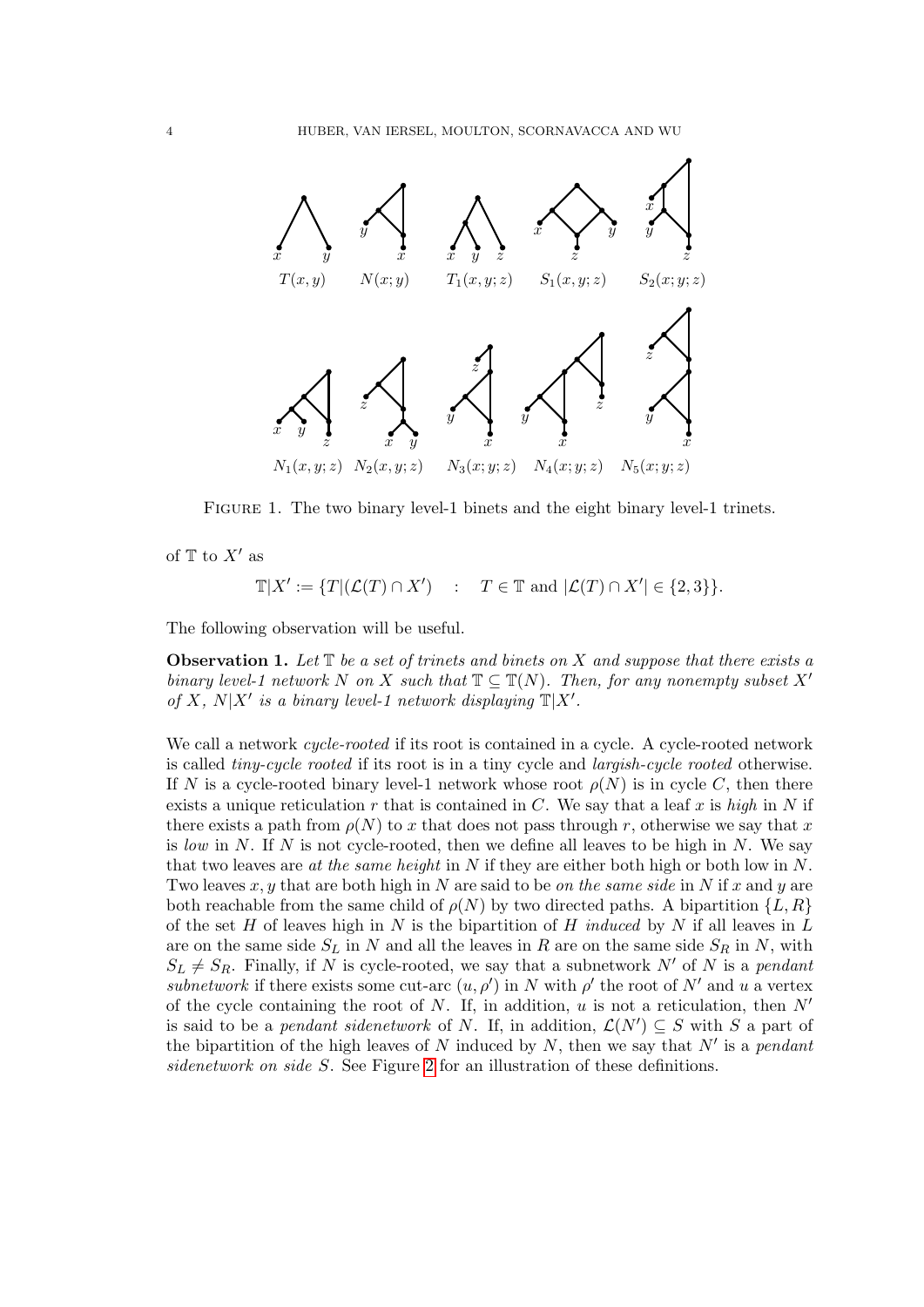

<span id="page-4-0"></span>FIGURE 2. A binary level-1 network N. Its set of high leaves is  $H = \{a, b, c, d, e, f, g, h, i, m\}$ . The bipartition of H induced by N is  $\{\{a, b\}, \{c, d, e, f, g, h, i, m\}\}\$ . Hence, a and b are on the same side in N and  $e, f, g, h, i$  and m are on the same side in N. The pendant sidenetworks of N are  $N(L_1)$ ,  $N(L_2)$ ,  $N(R_1)$  and  $N(R_2)$ . Leaves j, k and l are low in N.

## 3. Constructing a network from a set of binets

<span id="page-4-1"></span>In this section we describe a polynomial-time algorithm for deciding if there exists some binary level-1 network displaying a given set  $\mathbb B$  of binets, and constructing such a network if it exists. We treat this case separately because it is much simpler than the trinet algorithms and gives an introduction to the techniques we use.

The first step of the algorithm is to construct the graph  $\mathcal{R}^b(\mathbb{B})^1$  $\mathcal{R}^b(\mathbb{B})^1$ , which has a vertex for each taxon and an edge  $\{x, y\}$  if (at least) one of  $N(x, y)$  and  $N(y, x)$  is contained in B.

If the graph  $\mathcal{R}^b(\mathbb{B})$  is disconnected and has connected components  $X_1, \ldots, X_p$ , then the algorithm constructs a network N by recursively computing networks  $N|X_1, \ldots, N|X_p$ displaying  $\mathbb{B}[X_1,\ldots,\mathbb{B}[X_p]$  respectively, creating a new root node  $\rho$  and adding arcs from  $\rho$  to the roots of  $N|X_1,\ldots,N|X_p$ , and refining arbitrarily the root  $\rho$  in order to make the network binary. See Figure  $3$  for an example.

If the graph  $\mathcal{R}^b(\mathbb{B})$  is connected, then the algorithm constructs the graph  $\mathcal{K}^b(\mathbb{B})$ , which has a vertex for each taxon and an edge  $\{x, y\}$  precisely if  $T(x, y) \in \mathbb{B}$ . In addition, the algorithm constructs the directed graph  $\Omega^b(\mathbb{B})$ , which has a vertex for each connected component of  $\mathcal{K}^b(\mathbb{B})$  and an arc  $(\pi_1, \pi_2)$  precisely if there exists a binet  $N(y; x) \in \mathbb{B}$ with  $x \in V(\pi_1)$  and  $y \in V(\pi_2)$  (with  $V(\pi)$  denoting the vertex set of a given connected component  $\pi$ ).

<span id="page-4-2"></span><sup>&</sup>lt;sup>1</sup>The superscript b indicates that this definition is only used for binets. In Section [4,](#page-7-0) we will introduce a graph  $\mathcal{R}(\mathbb{T})$  which will be used for general sets of binets and trinets and is a generalisation of  $\mathcal{R}^b(\mathbb{B})$ in the sense that  $\mathcal{R}^b(\mathbb{B}) = \mathcal{R}(\mathbb{B})$  if  $\mathbb B$  contains only binets.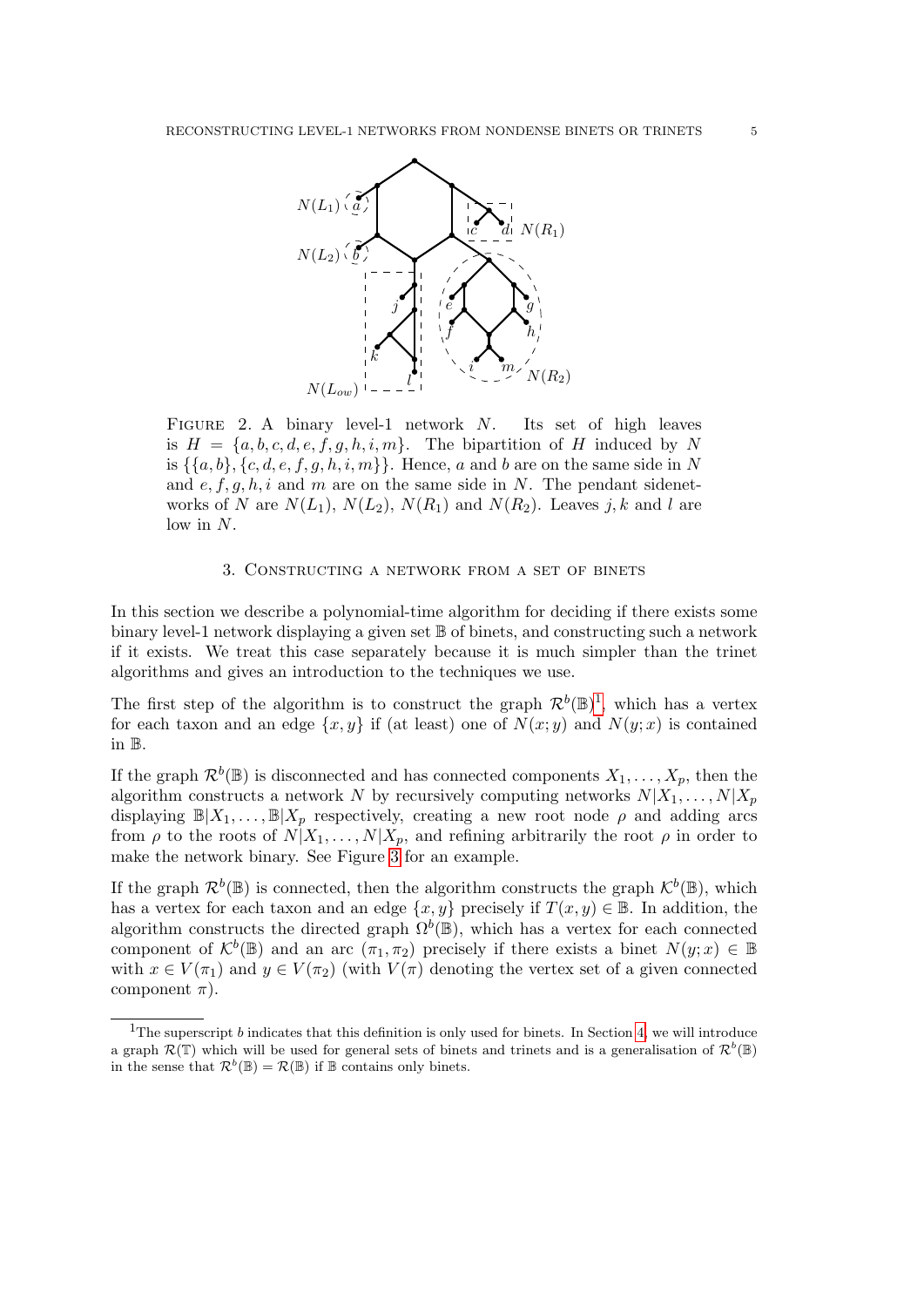

<span id="page-5-1"></span>FIGURE 3. Example of a step of the algorithm for constructing a network N from the set  $\mathbb B$  of binets. The graph  $\mathcal{R}^b(\mathbb B)$  has connected components  $X_1 = \{a, b, c, d, e\}$  and  $X_2 = \{f, g\}$ . Hence, network N is obtained by combining recursively computed networks  $N(X_1)$  and  $N(X_2)$ by hanging them below a new root. See Figure [4](#page-6-0) for the first recursive step.

The algorithm searches for a nonempty strict subset U of the vertices of  $\Omega^b(\mathbb{B})$  such that there is no arc  $(\pi_1, \pi_2)$  with  $\pi_1 \notin U$  and  $\pi_2 \in U$ . If there exists no such set U then the algorithm halts and outputs that there exists no solution. Otherwise, let  $H$  be the union of the vertex sets of the connected components of  $\mathcal{K}^b(\mathbb{B})$  that correspond to elements of U and define  $L_{ow} = X \setminus H$ . The algorithm recursively constructs networks  $N(H)$ displaying  $\mathbb{B}|H$  and  $N(L_{ow})$  displaying  $\mathbb{B}|L_{ow}$ . Subsequently, the algorithm constructs a network N consisting of vertices  $\rho, v, r$ , arcs  $(\rho, v), (v, r), (\rho, r)$ , networks  $N(L_{ow}), N(H)$ and an arc from v to the root of  $N(H)$  and an arc from r to the root of  $N(L_{ow})$ . See Figure [4](#page-6-0) for an example of this case.

Finally, when  $|X| \leq 2$  (in some recursive step), the problem can be solved trivially. In particular, when  $|X| = 1$ , the algorithm outputs a network consisting of a single vertex labelled by the only element of  $X$ , which is the root as well as the leaf of the network.

This completes the description of the algorithm for binets. Its correctness is shown in the following theorem.

<span id="page-5-0"></span>**Theorem 1.** Given a set  $\mathbb B$  of binets on a set X of taxa, there exists a polynomial-time algorithm that decides if there exists a binary level-1 network on X that displays all binets in  $\mathbb B$ , and that constructs such a network if it exists.

*Proof.* We prove by induction on |X| that the algorithm described above produces a binary level-1 network on  $X$  displaying  $\mathbb B$  if such a network exists. The induction basis for  $|X| \leq 2$  is clearly true. Now let  $|X| \geq 3$ ,  $\mathbb{B}$  a set of binets on X and assume that there exists some binary level-1 network on  $X$  displaying  $\mathbb B$ . There are two cases.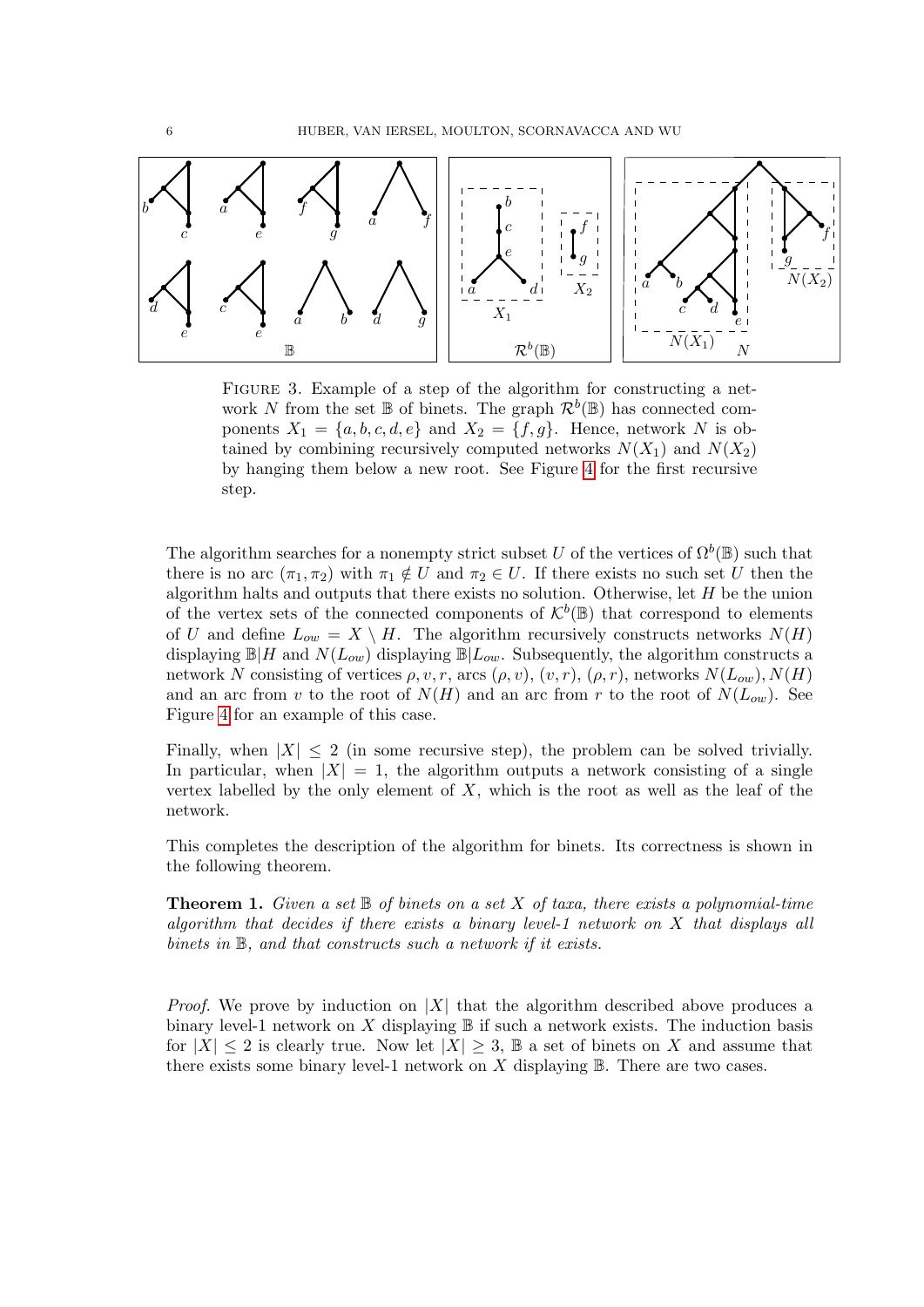

<span id="page-6-0"></span>FIGURE 4. Example of the recursive step, which constructs a network  $N(X_1)$  from binet set  $\mathbb{B}|X_1$ , with  $\mathbb B$  and  $X_1$  as in Figure [3.](#page-5-1) Network  $N(X_1)$  is cycle-rooted because graph  $\mathcal{R}^b$  is connected. One possible strict subset of the vertices of  $\Omega^b(\mathbb{B}|X_1)$  with no incoming arcs is  $\{a, b\}$ . Hence,  $H = \{a, b\}$  can be made the high leaves of the network, and  $L_{ow} = \{c, d, e\}$  the low leaves. Combining recursively computed networks  $N(H)$  and  $N(L_{ow})$  by hanging them below a new cycle as described by the algorithm then gives network  $N(X_1)$ . Note that other valid subsets of the vertices of  $\Omega^b(\mathbb{B}|X_1)$  are  $\{a, b, d\}$ ,  $\{a, b, c\}$ ,  $\{a, b, c, d\}$  and  $\{d\}$ , which lead to alternative solutions.

First assume that the graph  $\mathcal{R}^b(\mathbb{B})$  is disconnected and has connected components  $C_1, \ldots, C_p$ . Then the algorithm recursively computes networks  $N|C_1, \ldots, N|C_p$  displaying the sets  $\mathbb{B}|C_1,\ldots,\mathbb{B}|C_p$  respectively. Such networks exist by Observation [1](#page-3-1) and can be found by the algorithm by induction. It follows that the network  $N$  which is constructed by the algorithm displays all binets in B of which both taxa are in the same connected component of  $\mathcal{R}^b(\mathbb{B})$ . Each other binet is of the form  $T(x, y)$  by the definition of graph  $\mathcal{R}^b(\mathbb{B})$ . Hence, those binets are also displayed by N, by construction.

Now assume that the graph  $\mathcal{R}^b(\mathbb{B})$  is connected. Then we claim that there exists no binary level-1 network displaying B that is not cycle-rooted. To see this, assume that there exists such a network, let  $v_1, v_2$  be the two children of its root and  $X_i$  the leaves reachable by a directed path from  $v_i$ , for  $i = 1, 2$ . Then there is no edge  $\{a, b\}$  in  $\mathcal{R}^b(\mathbb{B})$ for any  $a \in X_1$  and  $b \in X_2$ . Since  $X_1 \cup X_2 = X$ , it follows that  $\mathcal{R}^b(\mathbb{B})$  is disconnected, which is a contradiction. Hence, any network that is a valid solution is cycle-rooted. The algorithm then searches for a nonempty strict subset U of the vertices of  $\Omega^b(\mathbb{B})$  with no incoming arc, i.e., for which there is no arc  $(\pi_1, \pi_2)$  with  $\pi_1 \notin U$  and  $\pi_2 \in U$ .

First assume that there exists no such set  $U$ . Then the algorithm reports that there exists no solution. To prove that this is correct, assume that  $N'$  is some binary level-1 network on X displaying  $\mathbb B$  and let H be the set of leaves that are high in N'. The graph  $\mathcal{K}^b(\mathbb{B})$  contains no edges between taxa that are high in N' and taxa that are low in N' (because such taxa x, y cannot be together in a  $T(x, y)$  binet). Hence, the set H is a union of vertex sets of connected components of  $\mathcal{K}^b(\mathbb{B})$  and their representing vertices of  $\Omega^b(\mathbb{B})$  form a subset U. Moreover, there is no arc  $(\pi_1, \pi_2)$  in  $\Omega^b(\mathbb{B})$  with  $\pi_1 \notin U$  and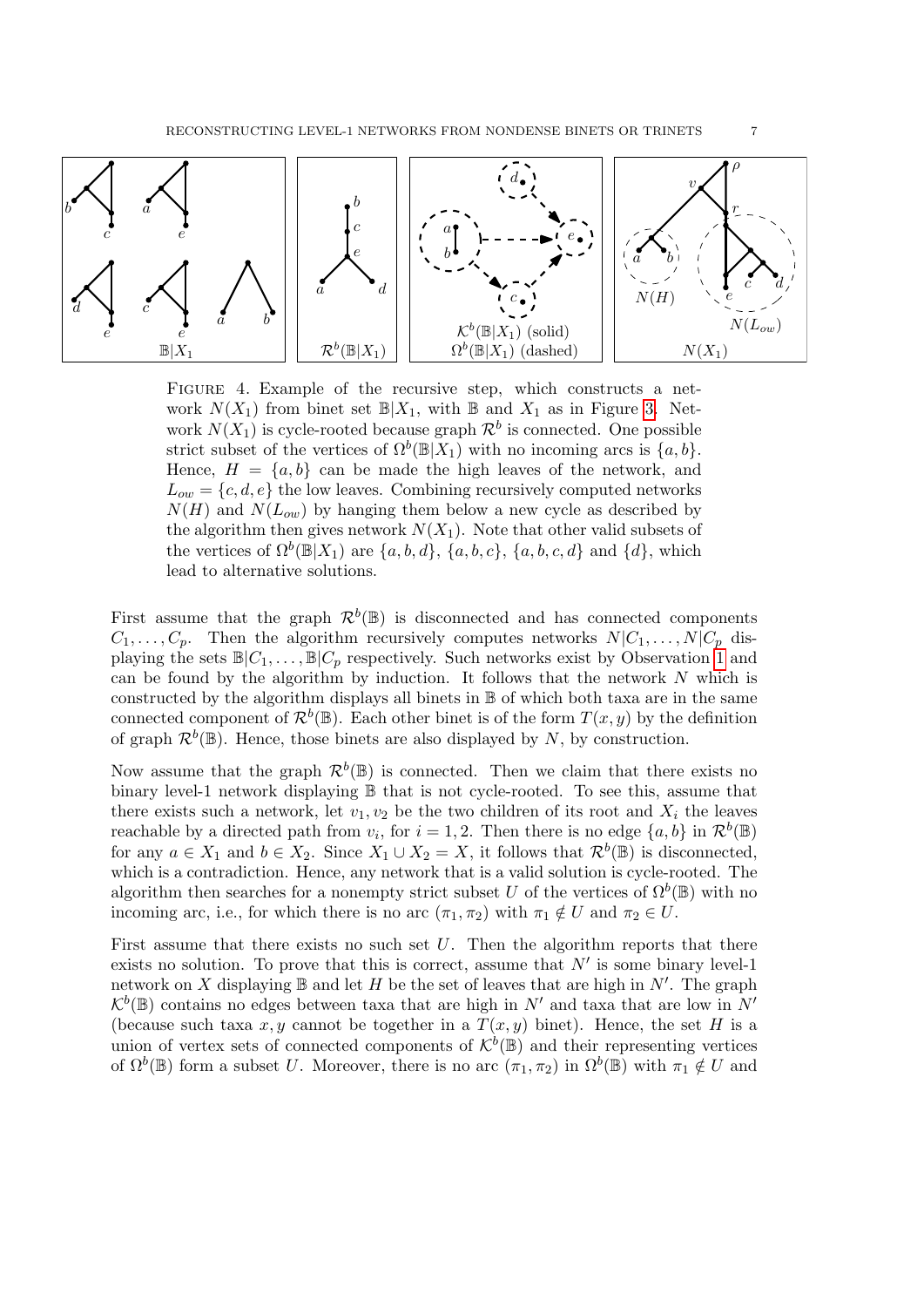$\pi_2 \in U$  because the corresponding binet  $N(y; x)$  would not be displayed by N'. Hence, we have obtained a contradiction to the assumption that there is no such set  $U$ .

Now assume that there exists such a set  $U$ . Then the algorithm recursively constructs networks  $N(H)$  displaying  $\mathbb{B}|H$  and  $N(L_{ow})$  displaying  $\mathbb{B}|L_{ow}$ , with H the union of the vertex sets of the connected components of  $\mathcal{K}^b(\mathbb{B})$  corresponding to the elements of U, and with  $L_{ow} = X \setminus H$ . The algorithm then constructs a network N consisting of a cycle with networks  $N(H)$  hanging from the side of the cycle and network  $N(L_{ow})$  hanging below the cycle, as in Figure [4.](#page-6-0) Networks  $N(H)$  and  $N(L_{ow})$  exist by Observation [1](#page-3-1) and can be found by the algorithm by induction. Because these networks display  $\mathbb{B}|H$  and  $\mathbb{B}[L_{ow}]$  respectively, each binet from  $\mathbb{B}$  that has both its leaves high or both its leaves low in N is displayed by N. Each other binet is of the form  $N(x; y)$  with x low and y high in  $N$ , because otherwise there would exist an element in  $U$  which would have an incoming arc in  $\Omega^b(\mathbb{B})$ . Hence, such binets are also displayed by N.

4. Constructing a network from a set of binets and trinets

<span id="page-7-0"></span>4.1. **Outline.** Let  $\mathbb T$  be a set of binary level-1 trinets and binets on a set X of taxa. In this section we will describe an exponential-time algorithm for deciding whether there exists a binary level-1 network N on X with  $\mathbb{T} \subseteq \mathbb{T}(N)$  (Note that, if T contains trinets or binets that are of a level greater than one, we know that such a network cannot exist).

Throughout this section, we will assume that there exists some binary level-1 network on  $X$  that displays  $\mathbb T$  and we will show that in this case we can reconstruct such a network N.

Our approach aims at constructing the network  $N$  recursively; the recursive steps that are used depend on the structure of  $N$ . The main steps of our approach are the following:

- 1: we determine whether the network  $N$  is cycle-rooted (see Section [4.2\)](#page-8-0);
- 2: if this is the case, we guess the *high* and *low* leaves of  $N$  (see Section [4.3\)](#page-9-0);
- 3: then, we guess how to partition the high leaves into the "left" and "right" leaves (see Section [4.4\)](#page-13-0);
- 4: finally, we determine how to partition the leaves on each side into the leaves of the different sidenetworks on that side (see Section [4.5\)](#page-14-0).

Although we could do Steps 2 and 3 in a purely brute force way, we present several structural lemmas which restrict the search space and will be useful in Section [5.](#page-19-0)

Once we have found a correct partition of the leaves (i.e., after Step 4), we recursively compute networks for each block of the partition and combine them into a single network. In the case that the network is not cycle-rooted, we do this by creating a root and adding arcs from this root to the recursively computed networks. Otherwise, the network is cycle-rooted. In this case, we construct a cycle with outgoing cut-arcs to the roots of the recursively computed networks, as illustrated in Figure [2.](#page-4-0)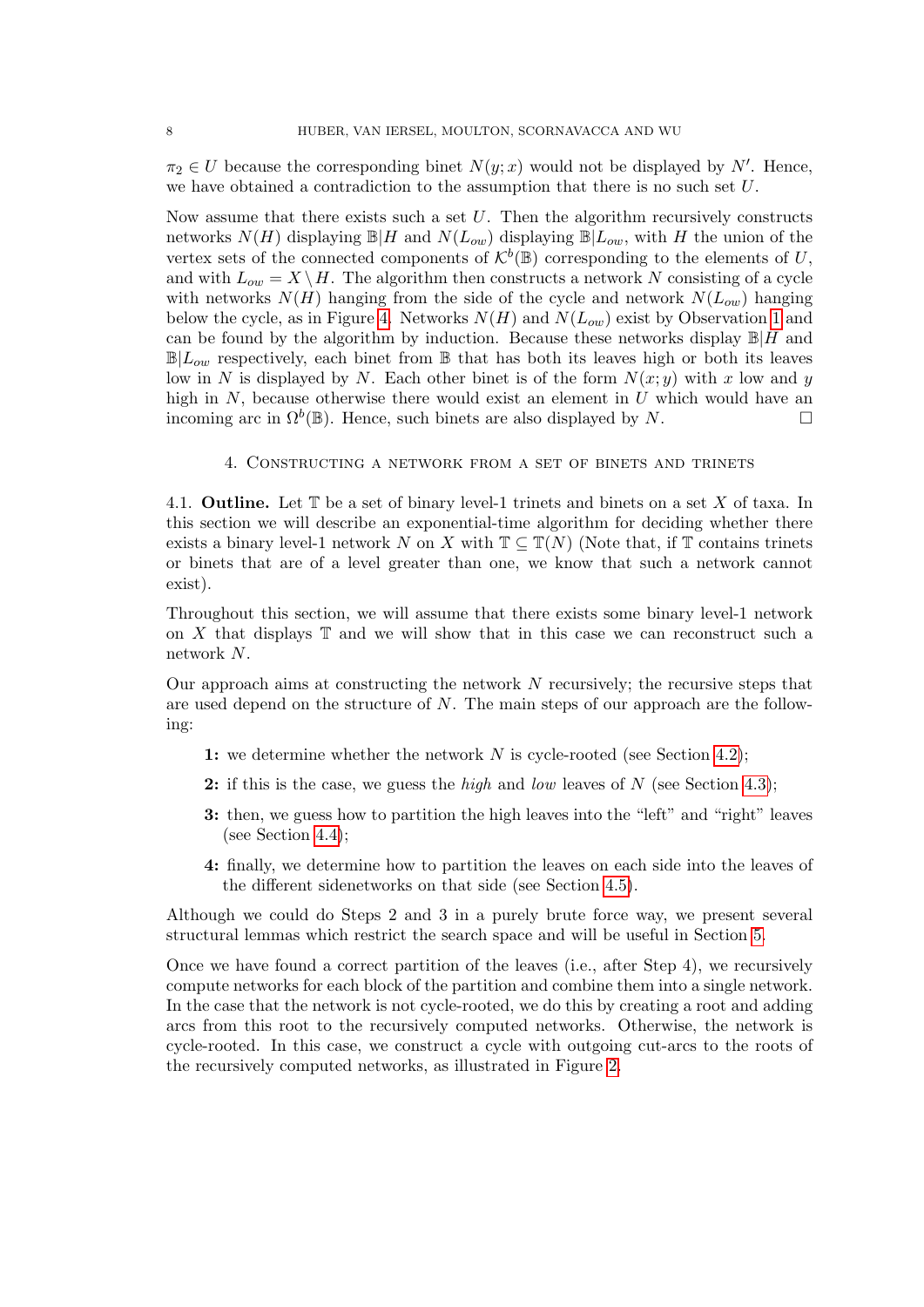

<span id="page-8-1"></span>FIGURE 5. The set  $T$  of trinets that we use to illustrate the inner workings of our algorithm.



<span id="page-8-2"></span>FIGURE 6. The graph  $\mathcal{R}(\mathbb{T})$  for the set  $\mathbb{T}$  of trinets in Figure [5.](#page-8-1) Since  $\mathcal{R}(\mathbb{T})$  is connected, any network displaying  $\mathbb{T}$  is cycle-rooted.

The fact that we can recursively compute networks for each block of the computed partition follows from Observation [1.](#page-3-1)

In the next sections we present a detailed description of our algorithm to reconstruct N. We will illustrate the procedure by applying it to the example set of trinets depicted in Figure [5.](#page-8-1)

<span id="page-8-0"></span>4.2. Is the network cycle-rooted? To determine whether or not  $N$  is cycle-rooted, we define a graph  $R(\mathbb{T})$  as follows. The vertex set of  $R(\mathbb{T})$  is the set X of taxa and the edge set has an edge  $\{a, b\}$  if there exists a trinet or binet  $T \in \mathbb{T}$  with  $a, b \in \mathcal{L}(T)$  that is cycle-rooted or contains a common ancestor of a and b different from the root of  $T$  (or both). For an example, see Figure [6.](#page-8-2)

<span id="page-8-3"></span>**Lemma 1.** Let N be a binary level-1 network and  $\mathbb{T} \subseteq \mathbb{T}(N)$ . If  $R(\mathbb{T})$  is disconnected and has connected components  $C_1, \ldots, C_p$ , then  $\mathbb T$  is displayed by the binary level-1 network N' obtained by creating a new root  $\rho$  and adding arcs from  $\rho$  to the roots of  $N|C_1, \ldots, N|C_p$ , and refining arbitrarily the root  $\rho$  in order to make the resulting network binary.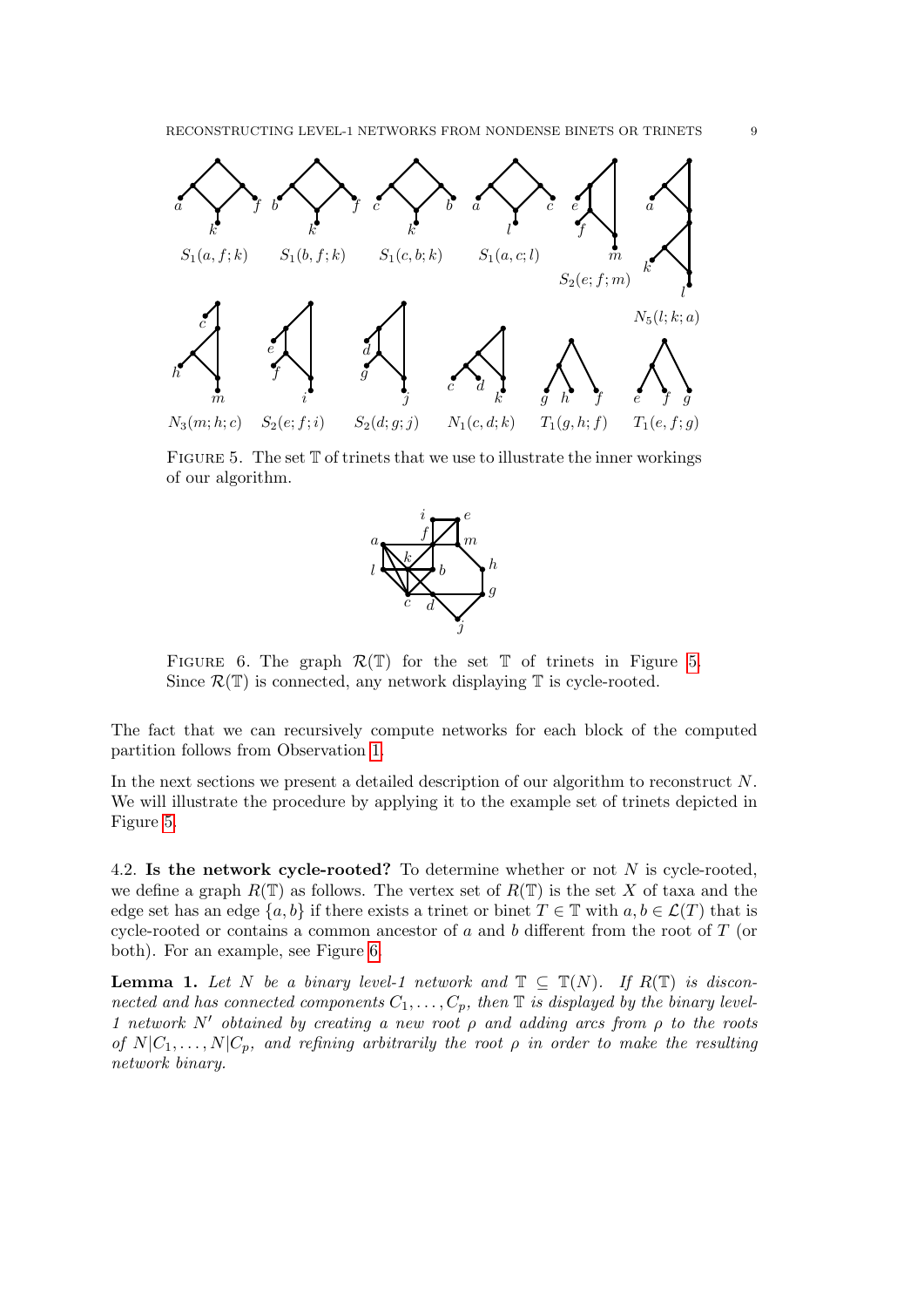*Proof.* By Observation [1,](#page-3-1)  $N'$  displays each binet and each trinet of  $\mathbb T$  whose leaves are all in the same connected component of  $R(\mathbb{T})$ . Consider a binet  $B \in \mathbb{T}$  on  $\{a, b\}$  with a and b in different components. Then there is no edge  $\{a, b\}$  in  $R(\mathbb{T})$  and hence B is not cyclerooted, i.e.  $B = T(a, b)$ , and B is clearly displayed by N'. Now consider a trinet  $T \in \mathbb{R}$  $\mathbb T$  on  $\{a, b, c\}$  with  $a, b, c$  in three different components. Then, none of  $\{a, b\}, \{b, c\}$ and  $\{a, c\}$  is an edge in  $R(\mathbb{T})$ . Hence, none of the pairs  $\{a, b\}, \{b, c\}, \{a, c\}$  has a common ancestor other than the root of  $T$ . Employing Figure [1,](#page-3-0) this is impossible and so  $T$  cannot exist. Finally, consider a trinet  $T' \in \mathbb{T}$  on  $\{a, b, c\}$  with  $a, b \in C_i$  and  $c \in C_j$  with  $i \neq j$ . Then there is no edge  $\{a, c\}$  and no edge  $\{b, c\}$  in  $R(\mathbb{T})$ . Consequently, T' is not cyclerooted and the pairs  $\{a, c\}$  and  $\{b, c\}$  do not have a common ancestor in T' other than the root of T'. Hence,  $T' \in \{T_1(a, b; c), N_3(a; b; c), N_3(b; a; c)\}$ . If  $T' = T_1(a, b; c)$ , then  $N|C_i$ displays  $T'|C_i = T(a, b)$  and hence N' displays T'. If  $T' = N_3(a; b; c)$ , then  $N|C_i$ displays  $T'|C_i = N(a;b)$  and, so, N' displays T'. Symmetrically, if  $T' = N_3(b;a;c)$ , then  $N|C_i$  displays  $T'|C_i = N(b;a)$  and, so, N' displays T'. We conclude that N' displays  $\mathbb{T}$ .

Hence, if  $R(\mathbb{T})$  is disconnected, we can recursively reconstruct a network for each of its connected components and combine the solutions to the subproblems in the way detailed in Lemma [1.](#page-8-3)

If  $R(\mathbb{T})$  is connected, then we can apply the following lemma:

<span id="page-9-2"></span>**Lemma 2.** Let N be a binary level-1 network on X and  $\mathbb{T} \subseteq \mathbb{T}(N)$ . If  $R(\mathbb{T})$  is connected and  $|X| \geq 2$ , then N is cycle-rooted.

*Proof.* Suppose to the contrary that  $R(\mathbb{T})$  is connected and that N is not cycle-rooted. Let  $v_1, v_2$  be the two children of the root of N and  $X_i$  the leaves of N reachable by a directed path from  $v_i$ , for  $i = 1, 2$ . Note that  $X_1 \cap X_2 = \emptyset$  and  $X_1 \cup X_2 = X$ . Let  $a \in X_1$ and  $b \in X_2$  and let T be any trinet or binet displayed by N that contains a and b. Then we have that T is not cycle-rooted and that the only common ancestor of a and b in T is the root of T. Hence, there is no edge  $\{a, b\}$  in  $R(\mathbb{T})$  for any  $a \in X_1$  and  $b \in X_2$ , which implies that  $R(\mathbb{T})$  is disconnected: a contradiction. implies that  $R(\mathbb{T})$  is disconnected; a contradiction.

In the remainder of this section, we assume that  $R(\mathbb{T})$  is connected and thus that N is cycle-rooted.

<span id="page-9-0"></span>4.3. Separating the high and the low leaves. We define a graph  $\mathcal{K}(\mathbb{T})$  whose purpose is to help decide which leaves are at the same height in N. The vertex set of  $\mathcal{K}(\mathbb{T})$  is the set of taxa X and the edge set contains an edge  $\{a, b\}$  if there exists a trinet or binet  $T \in \mathbb{T}$  with  $a, b \in \mathcal{L}(T)$  and in which a and b are at the same height in T.

<span id="page-9-1"></span>**Lemma 3.** Let N be a cycle-rooted binary level-1 network and  $\mathbb{T} \subseteq \mathbb{T}(N)$ . If C is a connected component of  $\mathcal{K}(\mathbb{T})$ , then all leaves in C are at the same height in N.

*Proof.* We prove the lemma by showing that there is no edge in  $\mathcal{K}(\mathbb{T})$  between any two leaves that are not at the same height in N. Let h and  $\ell$  be leaves that are, respectively, high and low in N. Then, in any trinet or binet T displayed by N that contains h and  $\ell$ ,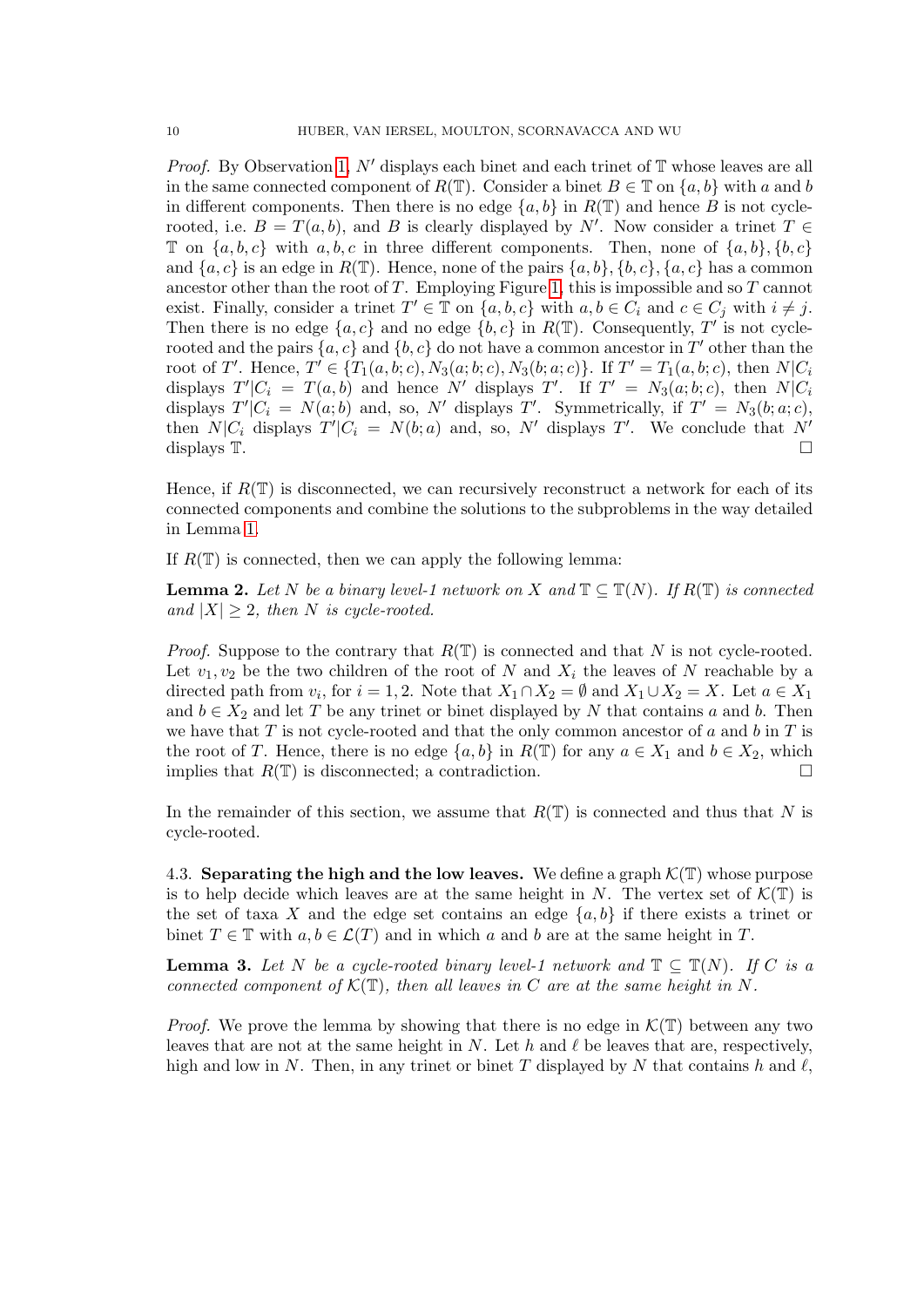

<span id="page-10-0"></span>FIGURE 7. The graph  $\mathcal{K}(\mathbb{T})$  in solid lines and the directed graph  $\Omega(\mathbb{T})$  in dashed lines, for the set T of trinets in Figure [5.](#page-8-1)

we have that T is cycle-rooted and that h is high in T and  $\ell$  is low in T. Hence, there is no edge  $\{h, \ell\}$  in  $\mathcal{K}(\mathbb{T})$ .

We now define a directed graph  $\Omega(\mathbb{T})$  whose purpose is to help decide which leaves are high and which ones are low in N. The vertex set of  $\Omega(\mathbb{T})$  is the set of connected components of  $\mathcal{K}(\mathbb{T})$  and the arc set contains an arc  $(\pi, \pi')$  precisely if there is a cyclerooted binet or trinet  $T \in \mathbb{T}$  with  $h, \ell \in \mathcal{L}(T)$  with  $h \in V(\pi)$  high in  $T, \ell \in V(\pi')$  low in T. See Figure [7](#page-10-0) for an example for both graphs.

<span id="page-10-1"></span>**Lemma 4.** Let  $\mathbb T$  be a set of binets and trinets on a set  $X$  of taxa. Let  $N$  be a cyclerooted binary level-1 network displaying  $\mathbb T$ . Then there exists a nonempty strict subset U of the vertices of  $\Omega(\mathbb{T})$  for which there is no arc  $(\pi, \pi')$  with  $\pi' \in U$ ,  $\pi \notin U$  such that the set of leaves that are high in N equals  $\cup_{\pi \in U} V(\pi)$ .

*Proof.* Let H be the set of leaves that are high in N. Note that  $H \neq \emptyset$ . By Lemma [3,](#page-9-1) H is the union of connected components of  $\mathcal{K}(\mathbb{T})$  and hence the union of a set U of vertices of  $\Omega(\mathbb{T})$  that respresent those components. We need to show that there is no arc  $(\pi, \pi')$ with  $\pi' \in U$ ,  $\pi \notin U$  in  $\Omega(\mathbb{T})$ . To see this, notice that if there were such an arc, there would be a trinet or binet  $T \in \mathbb{T}$  that is cycle-rooted and has leaves  $h, \ell \in \mathcal{L}(T)$  with  $h \in V(\pi)$ high in T and  $\ell \in V(\pi')$  low in T. However, such a trinet can only be displayed by N if either h is high in N and  $\ell$  is low in N or h and  $\ell$  are at the same height in N. This leads to a contradiction because  $h \in V(\pi)$  with  $\pi \notin U$  and  $\ell \in V(\pi')$  with  $\pi' \in U$  and, hence, h is low in N and  $\ell$  is high in N.

We now distinguish two cases. The first case is that the root of the network is in a cycle with size at least four, i.e., the network is largish-cycle rooted. The second case is that the root of the network is in a cycle with size three, i.e., that the network is tiny-cycle rooted. To construct a network from a given set of binets and trinets, the algorithm explores both options.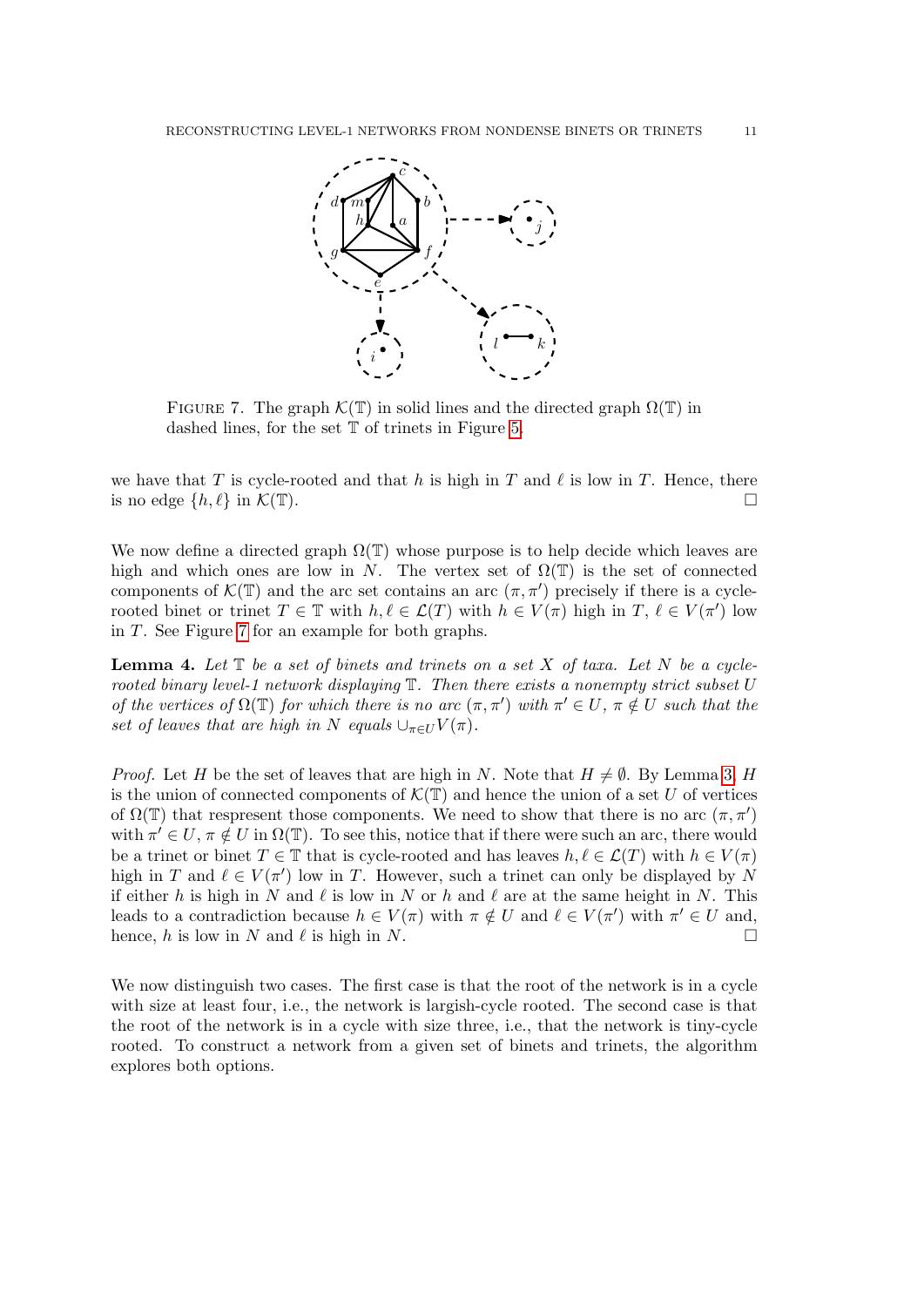4.3.1. The network is largish-cycle rooted. In this case, we can simply try all subsets of vertices of  $\Omega(\mathbb{T})$  with no incoming arcs (i.e. arcs that begin outside and end inside the subset). For at least one such set U will hold that  $\bigcup_{\pi \in U} V(\pi)$  is the set of leaves that are high in the network by Lemma [4.](#page-10-1)

A set T of binets and trinets on a set X of taxa is called semi-dense if for each pair of taxa from X there is at least one binet or trinet that contains both of them. If  $\mathbb T$  is semi-dense, then we can identify the set of high leaves by the following lemma.

**Lemma 5.** Let  $\mathbb{T}$  be a semi-dense set of binets and trinets on a set  $X$  of taxa. Let  $N$  be a binary largish-cycle rooted level-1 network displaying T. Let H be the set of leaves that are high in N. Then there is a the unique indegree-0 vertex  $\pi_0$  of  $\Omega(\mathbb{T})$  and  $H = V(\pi_0)$ .

*Proof.* Since  $\mathbb T$  is semi-dense, for any two leaves  $h, h' \in H$  that are below different cutarcs leaving the cycle C containing the root of  $N$ , there exists a binet or a trinet  $T$  in  $\mathbb T$  containing both h an h'. Then, since T is displayed by N, T has to be a binet or a trinet where h an h' are at the same height. This implies that there is an edge  $\{h, h'\}$ in  $\mathcal{K}(\mathbb{T})$ . Then, since there exist at least two different cut-arcs leaving C, the leaves in H are all in the same connected component of  $\mathcal{K}(\mathbb{T})$ . Then, by Lemma [3,](#page-9-1) H forms a connected component of  $\mathcal{K}(\mathbb{T})$ . Hence, H is a vertex of  $\Omega(\mathbb{T})$ . This vertex has indegree-0 because no trinet or binet T displayed by N has a leaf  $\ell \notin H$  that is high in T and a leaf  $h \in H$  that is low in T. Therefore, H is an indegree-0 vertex of  $\Omega(\mathbb{T})$ . Moreover, by construction, there is an arc from H to each other vertex of  $\Omega(\mathbb{T})$ . Hence, H is the unique indegree-0 vertex of  $\Omega(\mathbb{T})$ .

4.3.2. The network is tiny-cycle rooted. For this case, we define a modified graph  $\mathcal{K}^{\dagger}(\mathbb{T})$ , which is the graph obtained from  $\mathcal{K}(\mathbb{T})$  as follows. For each pair of leaves  $a, b \in X$ , we add an edge  $\{a, b\}$  if there is no such edge yet and there exists a largish-cycle rooted trinet  $T \in \mathbb{T}$  with  $a, b \in \mathcal{L}(T)$  (i.e. T is of type  $S_1(x, y; z)$  or  $S_2(x; y; z)$ ).

The directed graph  $\Omega^{\dagger}(\mathbb{T})$  is defined in a similar way as  $\Omega(\mathbb{T})$  but its vertex set is the set of connected components of  $\mathcal{K}^{\dagger}(\mathbb{T})$ . Its arc set has, as in  $\Omega(\mathbb{T})$ , an arc  $(\pi, \pi')$  if there is a binet or trinet  $T \in \mathbb{T}$  that is cycle-rooted and has leaves  $h, \ell \in \mathcal{L}(T)$  with  $h \in V(\pi)$ high in  $T, \ell \in V(\pi')$  low in  $T$ .

Our approach for this case is to take a non-empty strict subset U of the vertices of  $\Omega^{\dagger}(\mathbb{T})$ that has no incoming arcs and to take  $H$  to be the union of the elements of  $U$ . Then, a network displaying  $\mathbb T$  can be constructed by combining a network  $N(H)$  displaying  $\mathbb T|H$ and a network  $N(L_{ow})$  displaying  $\mathbb{T}|L_{ow}$ , with  $L_{ow} = X \setminus H$ . (An example is depicted in Figure [8\)](#page-12-0). The next lemma shows how to construct such a network.

<span id="page-11-0"></span>**Lemma 6.** Let  $\mathbb T$  be a set of binets and trinets on a set X of taxa. Let N be a binary tinycycle rooted level-1 network displaying T. Then there is a non-empty strict subset U of the vertices of  $\Omega^{\dagger}(\mathbb{T})$  such that there is no arc  $(\pi, \pi')$  with  $\pi' \in U$ ,  $\pi \notin U$ . Moreover, if U is any such set of vertices, then there exists a binary tiny-cycle rooted level-1 network  $N'$ displaying  $\mathbb T$  in which  $\bigcup_{\pi \in U} V(\pi)$  is the set of leaves that are high in N'.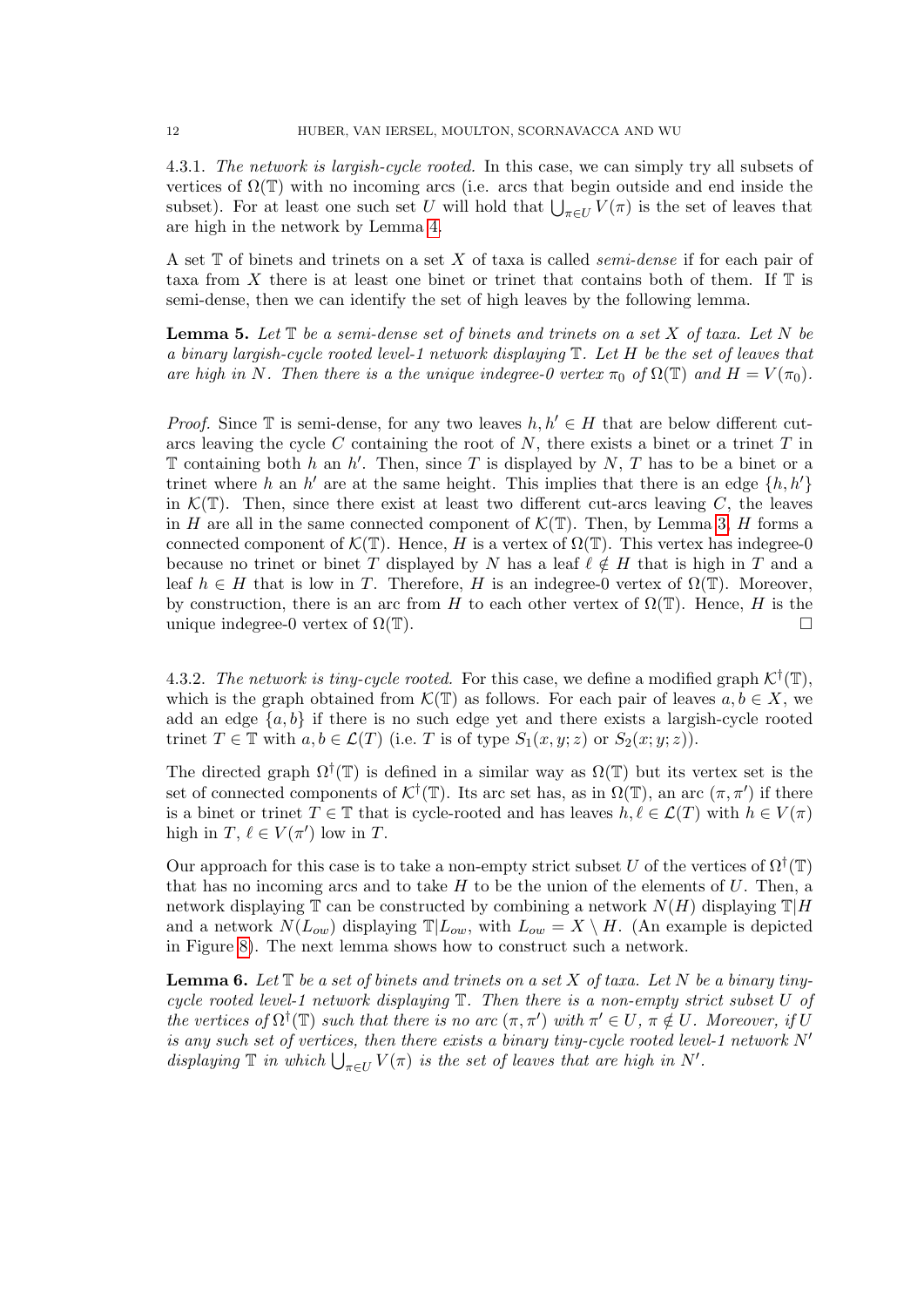

<span id="page-12-0"></span>Figure 8. Example for the case that the network is tiny-cycle rooted. From left to right are depicted a set of trinets  $\mathbb{T}$ , its graphs  $\mathcal{K}^{\dagger}(\mathbb{T})$  (solid) and  $\Omega^{\dagger}(\mathbb{T})$  (dashed) and the resulting network N, obtained by combining networks  $N(H)$  and  $N(L_{ow})$ . Note that the two edges labelled  $\dagger$  are in  $\mathcal{K}^{\dagger}(\mathbb{T})$  but not in  $\mathcal{K}(\mathbb{T})$ .

*Proof.* Let H denote the set of leaves that are high in N. Then, H is the union of the vertex sets of one or more connected components of  $\mathcal{K}(\mathbb{T})$  by Lemma [3.](#page-9-1) Any largish-cycle rooted trinet which contains a leaf in  $H$  and a leaf not in  $H$  cannot be displayed by  $N$ because  $N$  is tiny-cycle rooted. Hence,  $H$  is also the union of one or more connected components of  $\mathcal{K}^{\dagger}(\mathbb{T})$ . These components form a subset U of the vertices of  $\Omega^{\dagger}(\mathbb{T})$ . Furthermore, there is no arc  $(\pi, \pi')$  with  $\pi' \in U$ ,  $\pi \notin U$  since no trinet or binet T displayed by  $N$  has a leaf that is in  $H$  and high in  $T$  and a leaf that is not in  $H$  and that is low in T.

Now consider any nonempty strict subset  $U'$  of the vertices of  $\Omega^{\dagger}(\mathbb{T})$  with no incoming arcs, let  $H'$  be the union of the vertex sets of the corresponding connected components of  $\mathcal{K}^{\dagger}(\mathbb{T})$  and let  $L'_{ow} = X \setminus H'$ . Let  $N(H')$  be a binary level-1 network displaying  $\mathbb{T}|H'$ and let  $N(L'_{ow})$  be a binary level-1 network displaying  $\mathbb{T}|L'_{ow}$ . Such networks exist by Observation [1.](#page-3-1) Let N' be the network consisting of vertices  $\rho, v, r$ , arcs  $(\rho, v)$ ,  $(v, r)$ ,  $(\rho, r)$ , networks  $N(L'_{ow}), N(H')$  and an arc from v to the root of  $N(H')$  and an arc from r to the root of  $N(L'_{ow})$ . Clearly, N' is a tiny-cycle rooted level-1 network and H' is the set of leaves that are high in  $N'$ .

It remains to prove that N' displays  $\mathbb{T}$ . First observe that for any  $h \in H'$  and  $\ell \in X \setminus H'$ , there is no edge  $\{h, \ell\}$  in  $\mathcal{K}^{\dagger}(\mathbb{T})$  (because otherwise h and  $\ell$  would lie in the same connected component). Hence, by construction of  $\mathcal{K}^{\dagger}(\mathbb{T})$ , any binet or trinet containing h and  $\ell$  can not be tiny-cycle rooted and cannot have h and  $\ell$  at the same height. Moreover, in any such binet or trinet, h must be high and  $\ell$  must be low, because otherwise there would be an arc entering  $U'$  in  $\Omega^{\dagger}(\mathbb{T})$ .

Consider any trinet or binet  $T \in \mathbb{T}$ . If the leaves of T are all in  $H'$  or all in  $L'$  then  $T \in$  $\mathbb{T}|H'$  or  $T \in \mathbb{T}|L'$  and so T is clearly displayed by N'. If T is a binet containing one leaf  $h \in H'$  and one leaf  $\ell \in X \setminus H'$ , then T must be  $N(\ell; h)$  (by the previous paragraph) and, again, T is clearly displayed by N'. Now suppose that T contains one leaf  $h \in H'$ and two leaves  $\ell, \ell' \in X \setminus H'$ . Since we have argued in the previous paragraph that T is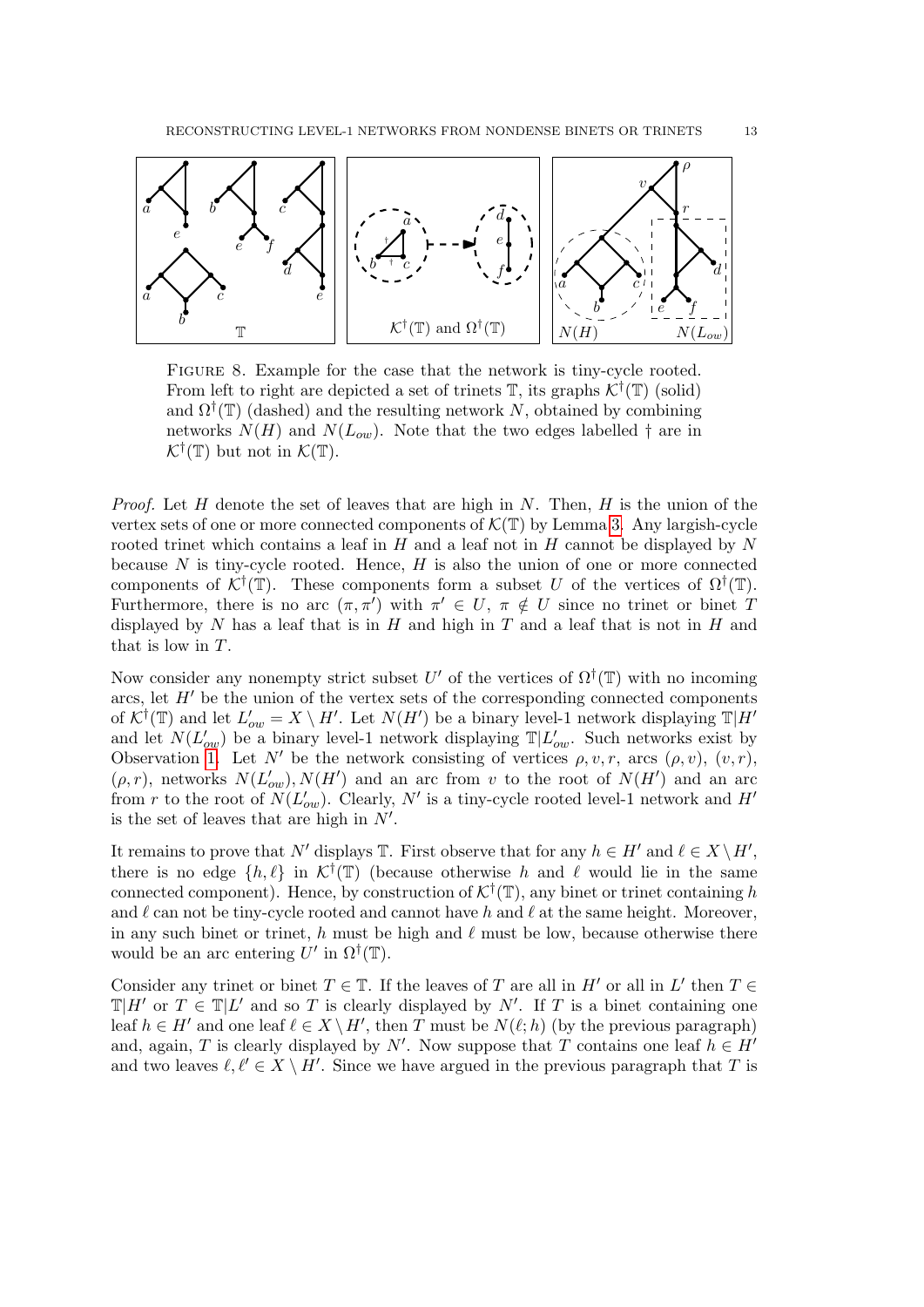tiny-cycle rooted, T must be of the form  $N_2(\ell, \ell';h)$ ,  $N_5(\ell; \ell';h)$  or  $N_5(\ell'; \ell;h)$ . Moreover, since  $N(L'_{ow})$  displays the binet on  $\ell$  and  $\ell'$ , and since h is high in T and  $\ell, \ell'$  low, it again follows that  $T$  is displayed by  $N'$ . Finally, assume that  $T$  contains two leaves  $h, h' \in H'$  and a single leaf  $\ell \in X \setminus H'$ . Then (since T is tiny-cycle rooted) T must be of the form  $N_1(h, h'; \ell)$  or  $N_4(h; h'; \ell)$ . Since  $N(H')$  displays the binet on h and h', it follows that  $N'$  again displays T.

Note that the proof of Lemma [6](#page-11-0) describes how to build a tiny-cycle rooted level-1 network displaying T if such a network exists. Therefore, we assume from now on that the to be constructed network is largish-cycle rooted.

<span id="page-13-0"></span>4.4. Separating the left and the right leaves. The next step is to divide the set  $H$ of leaves that are high in  $N$  into the leaves that are "on the left" and the leaves that are "on the right" of the cycle containing the root or, more precisely, to find the bipartition of H induced by some network displaying a given set of binets and trinets. We use the following definition.

**Definition 1.** A bipartition of some set  $H \subseteq X$  is called feasible with respect to a set of binets and trinets  $\mathbb T$  if the following holds:

- (F1) if there is a binet or trinet  $T \in \mathbb{T}$  containing leaves  $a, b \in H$  that has a common ancestor in  $T$  that is not the root of  $T$ , then a and b are in the same part of the bipartition and
- (F2) if there is a trinet  $S_1(x, y; z) \in \mathbb{T}$  with  $x, y \in H$  and  $z \in X \setminus H$ , then x and y are in different parts of the bipartition.

Note that one part of a feasible bipartition may be empty.

**Lemma 7.** Let N be a cycle-rooted binary level-1 network, let  $\mathbb{T} \subseteq \mathbb{T}(N)$ , let H be the set of leaves that are high in N and let  $\{L, R\}$  be the bipartition of H induced by N. Then  $\{L, R\}$  is feasible with respect to  $\mathbb{T}$ .

*Proof.* First consider a binet or trinet  $T \in \mathbb{T}$  containing leaves  $a, b \in H$  that have a common ancestor in T that is not the root of T. Since N displays T, it follows that a and  $b$  have a common ancestor in  $N$  that is not the root of  $N$ . Hence,  $a$  and  $b$  are on the same side in N. Since  $\{L, R\}$  is the bipartition of H induced by N, it now follows that a and b are in the same part of the bipartition, as required.

Now consider a trinet  $S_1(x, y; z) \in \mathbb{T}$  with  $x, y \in H$  and  $z \in X \setminus H$ . Since N displays T, we have that x and y are not on the same side in N. Since  $\{L, R\}$  is the bipartition of H induced by  $N$ , it follows that  $x$  and  $y$  are contained in different parts of the bipartition, as required.  $\Box$ 

We now show how a feasible bipartition of a set  $H \subseteq X$  can be found in polynomial time. We define a graph  $\mathcal{M}(\mathbb{T}, H) = (H, E(\mathcal{M}))$  with an edge  $\{a, b\} \in E(\mathcal{M})$  if there is a trinet or binet  $T \in \mathbb{T}$  with  $a, b \in \mathcal{L}(T)$  distinct and in which there is a common ancestor of  $a$  and  $b$  that is not the root of  $T$ . The idea behind this graph is that leaves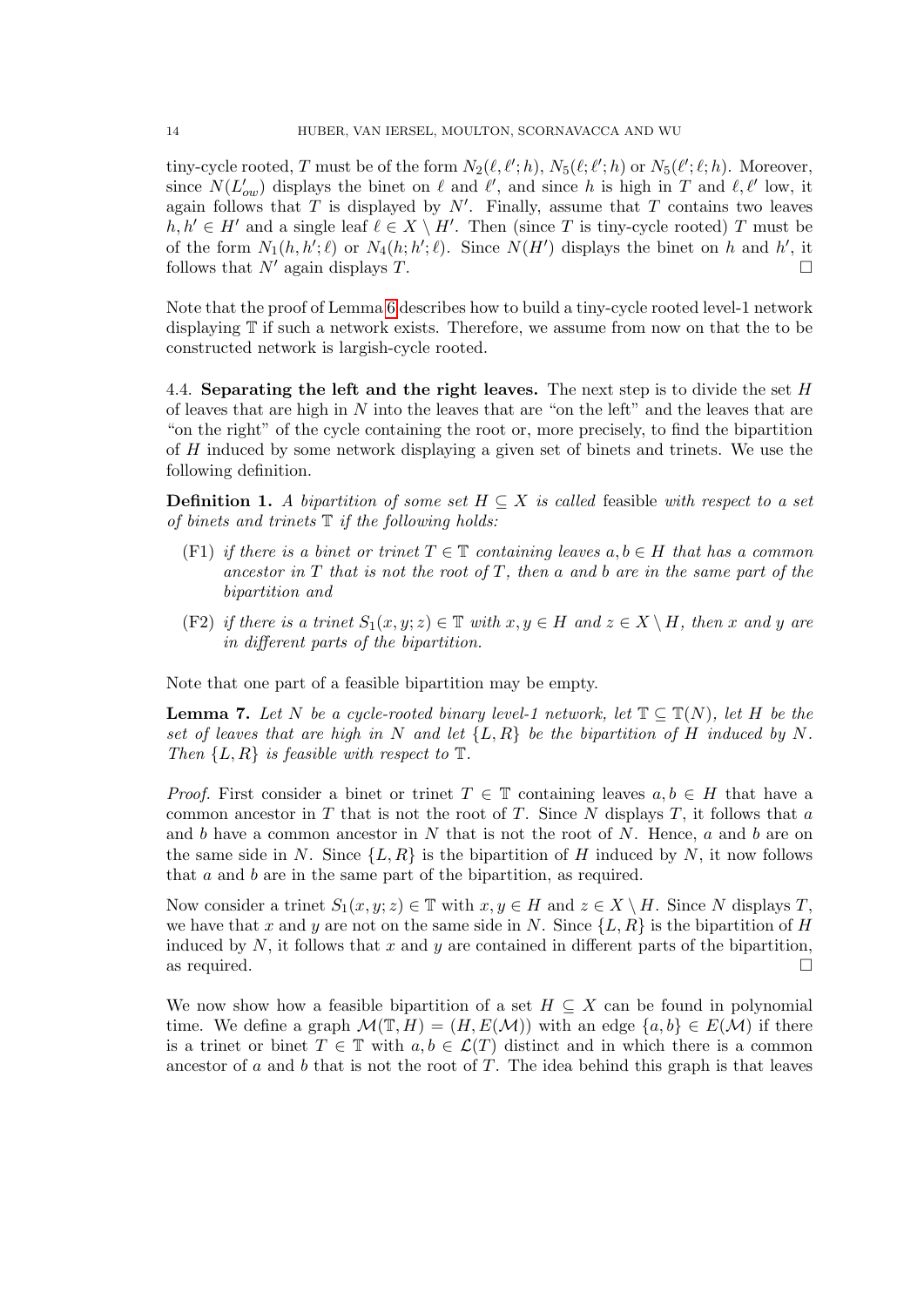

<span id="page-14-1"></span>FIGURE 9. The graph  $\mathcal{M}(\mathbb{T}, H)$  in solid lines and the graph  $\mathcal{W}(\mathbb{T}, H)$ in dashed lines, for the set  $\mathbb T$  of trinets in Figure [5](#page-8-1) and  $H =$  ${a, b, c, d, e, f, g, h, i, m}$ . A proper 2-colouring of  $W(\mathbb{T}, H)$  is to color  ${a}$  and  ${b}$  in red and  ${c, d, e, f, g, h, i, m}$  in blue.

that are in the same connected component of this graph have to be in the same part of the bipartition.

Now define a graph  $\mathcal{W}(\mathbb{T}, H) = (V(\mathcal{W}), E(\mathcal{W}))$  as follows. The vertex set  $V(\mathcal{W})$  is the set of connected components of  $\mathcal{M}(\mathbb{T}, H)$  and there is an edge  $\{\pi, \pi'\} \in E(\mathcal{W})$  precisely if there exists a trinet  $S_1(x, y; z) \in \mathbb{T}$  with  $x \in V(\pi)$ ,  $y \in V(\pi')$  and  $z \in X \setminus H$ . The purpose of this graph is to ensure that groups of leaves are in different parts of the bipartition, whenever this is necessary. See Figure [9](#page-14-1) for an example.

<span id="page-14-2"></span>**Lemma 8.** Let  $\mathbb{T}$  be a set of binets and trinets on X and  $H \subseteq X$ . A bipartition  $\{L, R\}$ of H is feasible with respect to  $\mathbb T$  if and only if

- (I)  $V(\pi) \subset L$  or  $V(\pi) \subset R$  for all  $\pi \in V(\mathcal{W})$  and
- (II) there does not exist  $\{\pi, \pi'\} \in E(\mathcal{W})$  with  $(V(\pi) \cup V(\pi')) \subseteq L$  or  $(V(\pi) \cup V(\pi')) \subseteq$ R.

Proof. The lemma follows directly from observing that (F1) holds if and only if (I) holds and that  $(F2)$  holds if and only if  $(II)$  holds.

By Lemma [8,](#page-14-2) all feasible bipartitions can be found by finding all 2-colourings of the graph  $W(\mathbb{T}, H)$ .

For example, consider the input set of trinets  $\mathbb T$  from Figure [5.](#page-8-1) Since  $\mathbb T$  is not semi-dense, we have to guess which connected components of  $\mathcal{K}(\mathbb{T})$  form the set H of leaves that are high in the network (see Section [4.3\)](#page-9-0). If we guess  $H = \{a, b, c, d, e, f, g, h, i, m\}$ , then we obtain the graphs  $\mathcal{M}(\mathbb{T}, H)$  and  $\mathcal{W}(\mathbb{T}, H)$  as depicted in Figure [9.](#page-14-1) The only possible 2-colouring (up to symmetry) of the graph  $W(\mathbb{T}, H)$  is indicated in the figure. From this we can conclude that a and b are on the same side of the network and that all other high leaves  $(c, d, e, f, g, h, m)$  are "on the other side" (i.e., none of them is on the same side as  $a$  or  $b$ ).

<span id="page-14-0"></span>4.5. Finding the pendant sidenetworks. The next step is to divide the leaves of each part of the bipartition of the set of high leaves of the network into the leaves of the pendant sidenetworks. For this, we define the following graph and digraph.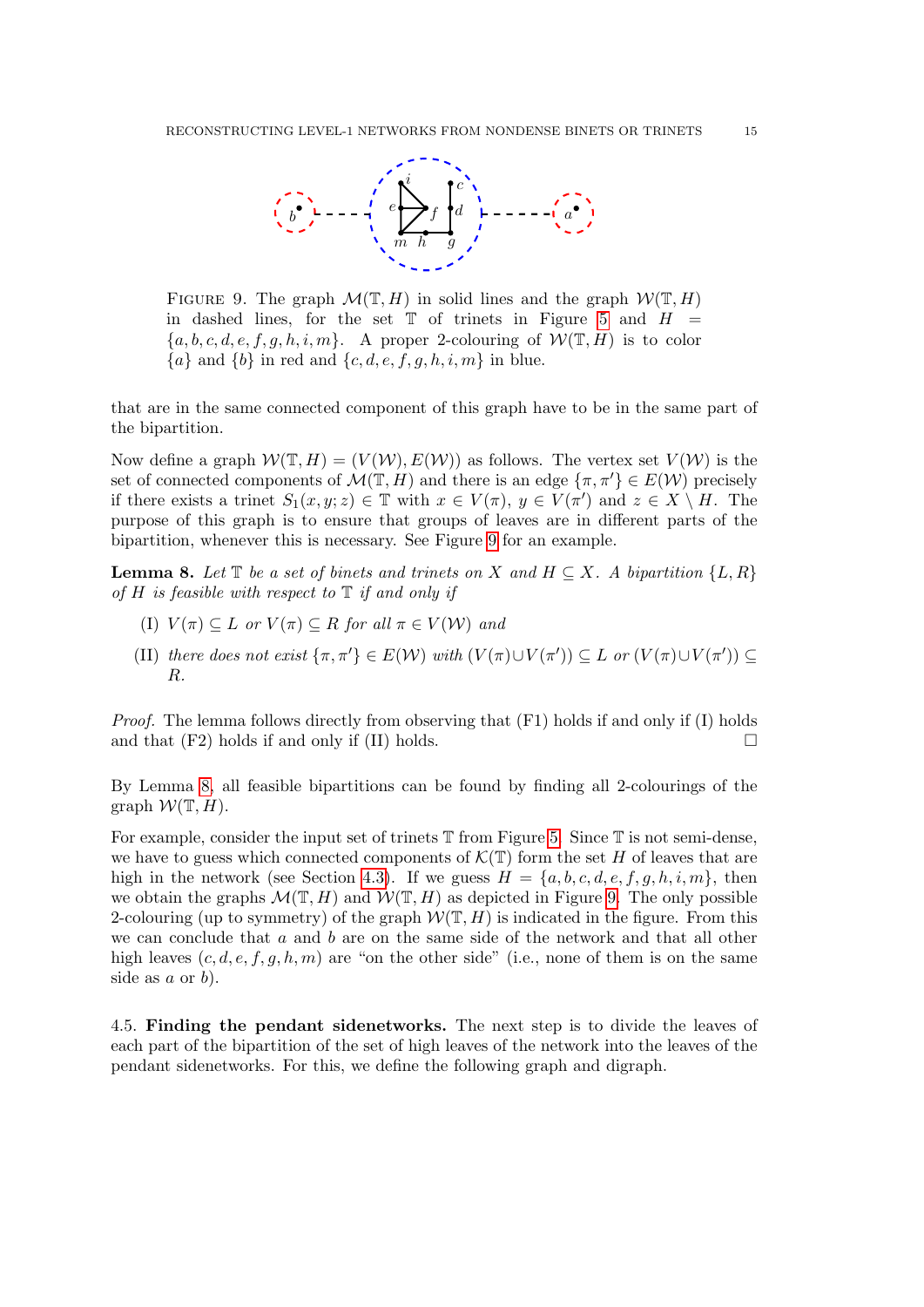Let T be a set of binets and trinets on X, let  $H \subsetneq X$ , let  $\{L, R\}$  be some bipartition of H that is feasible with respect to  $\mathbb{T}$  and let  $S' \subseteq S \in \{L, R\}$ . Consider the graph  $\mathcal{O}(\mathbb{T}, S', H)$ with vertex set  $S'$  and an edge  $\{a, b\}$  if

- there exists a trinet or binet  $T \in \mathbb{T} | S'$  with  $a, b \in \mathcal{L}(T)$  that has a cycle that contains the root or a common ancestor of  $a$  and  $b$  (or both) or;
- there exists a trinet  $T \in \mathbb{T}$  with  $\mathcal{L}(T) = \{a, b, c\}$  with  $c \notin H$  and such that c is low in  $T$  and  $a$  and  $b$  are high in  $T$  and both in the same pendant sidenetwork of  $T$  or;
- $T_1(a, b; c) \in \mathbb{T} | S'$  for some  $c \in S'.$

The directed graph  $\mathcal{D}(\mathbb{T}, S', H)$  (possibly having loops) has a vertex for each connected component of  $\mathcal{O}(\mathbb{T}, S', H)$  and it has an arc  $(\pi_1, \pi_2)$  (possibly,  $\pi_1 = \pi_2$ ) precisely if there is a trinet in T of the form  $S_2(x; y; z)$  with  $x \in V(\pi_1)$ ,  $y \in V(\pi_2)$  and  $z \notin H$ .

For example, Figure [10](#page-15-0) shows the set of trinets from Figure [5](#page-8-1) restricted to the set  $S =$  $R = \{c, d, e, f, g, h, i, m\}$ . The corresponding graphs  $\mathcal{O}(\mathbb{T}, R, H)$  and  $\mathcal{D}(\mathbb{T}, R, H)$ , with  $H = \{a, b, c, d, e, f, g, h, i, m\}$ , are depicted in Figure [11.](#page-15-1)



<span id="page-15-0"></span>FIGURE 10. The restricted set of trinets  $\mathbb{T}|R$  with R  ${c, d, e, f, g, h, i, m}$  and T the set of trinets in Figure [5](#page-8-1) and  $H =$  ${a, b, c, d, e, f, g, h, i, m}.$ 



<span id="page-15-1"></span>FIGURE 11. The graph  $\mathcal{O}(\mathbb{T}, R, H)$  in solid lines and the digraph  $\mathcal{D}(\mathbb{T}, R, H)$  in dashed lines, with R and H as in Figure [10.](#page-15-0)

The following lemma shows that, if the digraph  $\mathcal{D}(\mathbb{T}, S', H)$  has no indegree-0 vertex, there exists no binary level-1 network displaying  $\mathbb T$  in which H is the set of high leaves and all leaves in  $S'$  are on the same side.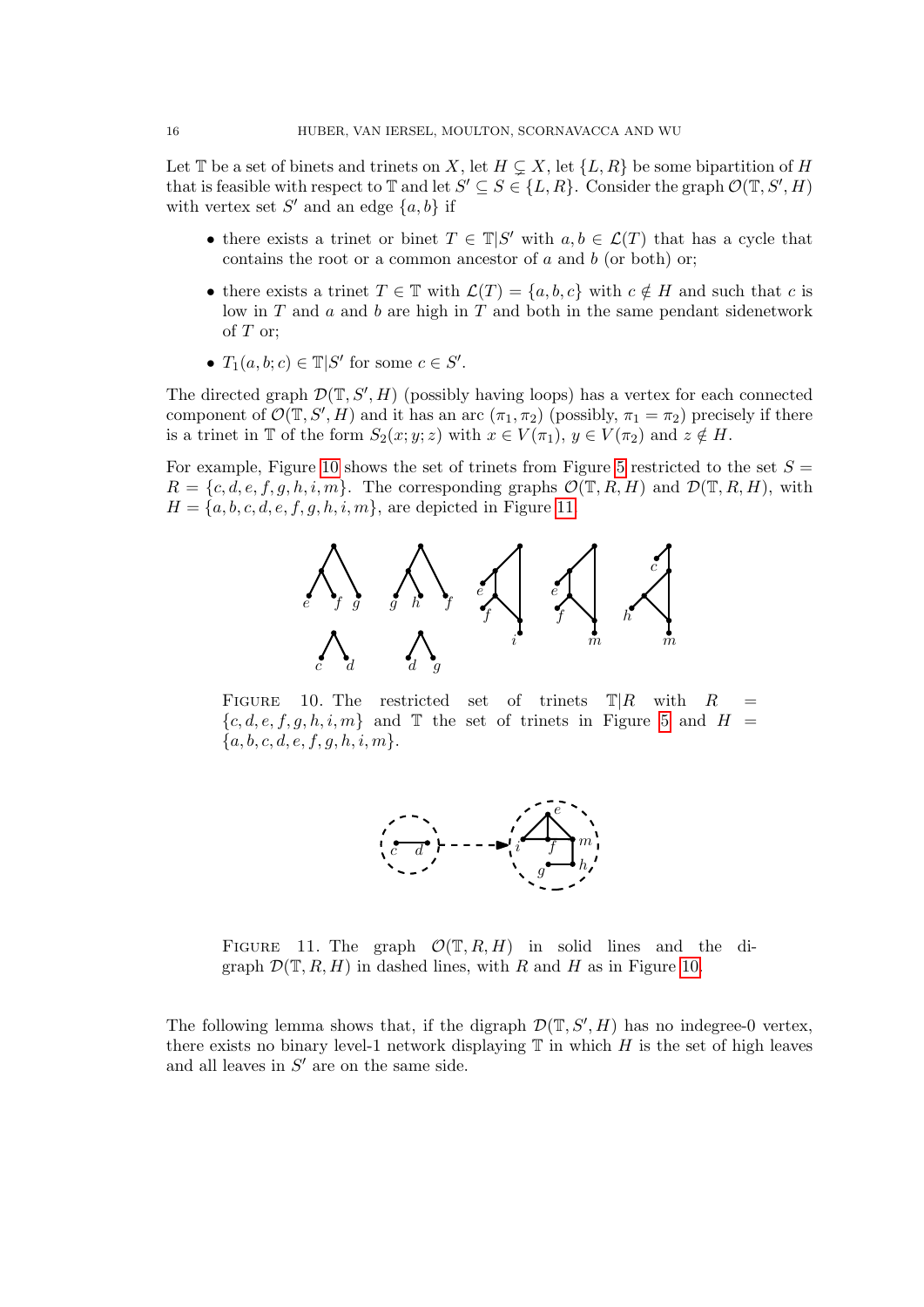<span id="page-16-0"></span>**Lemma 9.** Let  $\mathbb T$  be a set of binets and trinets on X, let  $H \subseteq X$ , let  $\{L, R\}$  be a bipartition of H that is feasible with respect to  $\mathbb T$  and let  $S' \subseteq S \in \{L, R\}$ . If the graph  $\mathcal{D}(\mathbb{T},S',H)$  has no indegree-0 vertex, then there exists no binary level-1 network N that displays  $\mathbb T$  in which  $H$  is the set of high leaves and all leaves in  $S'$  are on the same side.

*Proof.* Suppose that there exists such a network N. Let  $\{L, R\}$  be the bipartition of H induced by N and suppose without loss of generality that  $L \cap S' \neq \emptyset$ . Let  $L_1, \ldots, L_q$  be the partition of  $L$  induced by the pendant sidenetworks of  $N$ , ordered from the nearest to the farthest from the root. Let i be the first index for which  $L_i \cap S' \neq \emptyset$ . Then, by the definition of  $\mathcal{O}(\mathbb{T}, S', H)$ ,  $L_i \cap S'$  is the union of one or more connected components of  $\mathcal{O}(\mathbb{T}, S', H)$ . Each of these connected components has indegree 0 in  $\mathcal{D}(\mathbb{T}, S', H)$ .  $\Box$ 

Let  $\mathbb{T}, X, H, L$  and R be as above. We present a *sidenatwork partitioning algorithm*, which proceeds as follows for each  $S \in \{L, R\}$ . Choose one indegree-0 vertex of  $\mathcal{D}(\mathbb{T}, S, H)$ and call it  $S_1$ . This will be the set of leaves of the first pendant sidenetwork on side S. Then, construct the graph  $\mathcal{O}(\mathbb{T}, S \setminus S_1, H)$  and digraph  $\mathcal{D}(\mathbb{T}, S \setminus S_1, H)$ , select an indegree-0 vertex and call it  $S_2$ . Continue like this, i.e. let  $S_i$  be an indegree-0 vertex of  $\mathcal{D}(\mathbb{T}, S \setminus (S_1 \cup \ldots \cup S_{i-1}), H)$ , until an empty graph or a digraph with no indegree-0 vertex is obtained. In the latter case, there is no valid solution (under the given assump-tions) by Lemma [9.](#page-16-0) Otherwise, we obtain sets  $L_1, \ldots, L_q$  and  $R_1, \ldots, R_{q'}$  containing the leaves of the pendant sidenetworks on both sides.

In the example in Figure [11,](#page-15-1) the only indegree-0 vertex of  $\mathcal{D}(\mathbb{T}, R, H)$  is  $\{c, d\}$ . Hence, we have  $R_1 = \{c, d\}$ . Since  $\mathcal{O}(\mathbb{T}, R \setminus \{c, d\})$  is connected,  $R_2 = \{e, f, g, h, i, m\}$  follows.

We build a binary level-1 network  $N^*$  based on the sets  $H, L_1, \ldots, L_q, R_1, \ldots, R_{q'}$  as follows. Let  $N(L_i)$  be a binary level-1 network displaying  $\mathbb{T}|L_i$  for  $i = 1, \ldots, q$  and let  $N(R_i)$  be a binary level-1 network displaying  $\mathbb{T}|R_i$  for  $i = 1, \ldots, q'$  (note that it is possible that one of q and  $q'$  is 0.). We can build these networks recursively, and they exist by Observation [1.](#page-3-1) In addition, we recursively build a network  $N(L_{ow})$  displaying  $\mathbb{T}|L_{ow}$ with  $L_{ow} = X \setminus H$ . Now we combine these networks into a single network  $N^*$  as follows. We create a root  $\rho$ , a reticulation r, and two directed paths  $(\rho, u_1, \ldots, u_q, r)$ ,  $(\rho, v_1, \ldots, v_{q'}, r)$  from  $\rho$  to r (if  $q = 0$  (respectively  $q' = 0$ ) then there are no internal vertices on the first (resp. second) path). Then we add an arc from  $u_i$  to the root of  $N(L_i)$ , for  $i = 1, \ldots, q$ , we add an arc from  $v_i$  to the root of  $N(R_i)$  for  $i = 1, \ldots, q'$ and, finally, we add an arc from r to the root of  $N(L_{ow})$ . This completes the construction of N<sup>∗</sup> . For an example, see Figure [2.](#page-4-0)

We now prove that the network  $N^*$  constructed in this way displays the input trinets, assuming that there exists some solution that has H as its set of high leaves and  $\{L, R\}$ as the bipartition of  $H$  induced by it.

<span id="page-16-1"></span>**Lemma 10.** Let  $\mathbb T$  be a set of binets and trinets, let N be a cycle-rooted binary level-1 network displaying  $\mathbb T$ , let H be the set of leaves that are high in N and let  $\{L, R\}$  be the feasible bipartition of H induced by N. Then the binary level-1 network  $N^*$  constructed above displays T.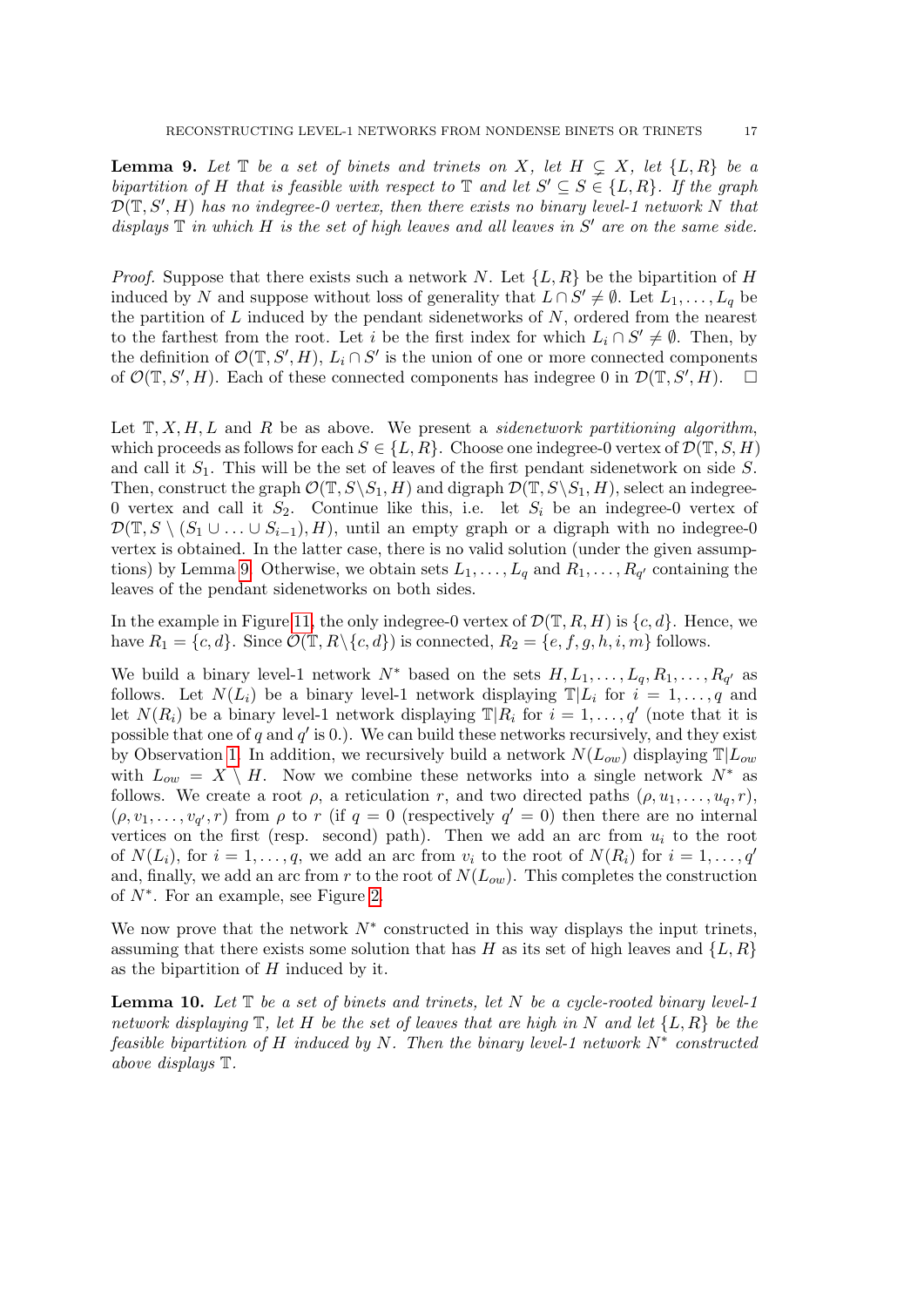*Proof.* The proof is by induction on the number  $|\mathcal{L}(T)|$  of leaves in T. The induction basis for  $|\mathcal{L}(\mathbb{T})| \leq 2$  is trivial. Hence, assume  $|\mathcal{L}(\mathbb{T})| \geq 3$ .

For each pendant subnetwork  $N'$  of  $N^*$  with leaf-set  $X'$ , there exists a binary level-1 network displaying  $\mathbb{T}|X'$  by Observation [1.](#page-3-1) Hence, the network N' that has been computed recursively by the algorithm displays  $\mathbb{T}|X'$  by induction. It follows that any trinet or binet whose leaves are all in the same pendant sidenetwork of  $N^*$  is displayed by N<sup>∗</sup> . Hence, it remains to consider binets and trinets containing leaves in at least two different pendant subnetworks of  $N^*$ .

Let  $B \in \mathbb{T}$  be a binet on leaves that are in two different pendant subnetworks of  $N^*$ . If  $B = N(y; x)$  then, because B is displayed by N, y is low in N and hence also low in  $N^*$ . Since x and y are in different pendant subnetworks of  $N^*$ , it follows that x is high in  $N^*$  and hence B is displayed by  $N^*$ . If  $B = T(x, y)$  then there is an edge  $\{x, y\}$ in  $\mathcal{K}(\mathbb{T})$  and hence x and y are at the same height in  $N^*$ . Since x and y are in different pendant subnetworks, both must be high in  $N^*$  and it follows that  $N^*$  displays B.

Now consider a trinet  $T \in \mathbb{T}$  on leaves  $x, y, z$  that are in at least two different pendant subnetworks. At least one of  $x, y, z$  is high in  $N^*$  because otherwise all three leaves would be in the same pendant subnetwork  $N(L_{ow})$ , with  $L_{ow} = X \setminus H$ . We now consider the different types of trinet that  $T$  can be.

First suppose that  $T = T_1(x, y; z)$ . Then x, y, z form a clique in  $\mathcal{K}(\mathbb{T})$  and hence all of x, y and z are high in  $N^*$ . Moreover, by feasibility, x and y are in the same part of the bipartition  $\{L, R\}$  and hence on the same side in  $N^*$ . If x and y are in the same pendant subnetwork then the binet  $T|\{x, y\} = T(x, y)$  is displayed by this pendant subnetwork. Hence, in that case, T is clearly displayed by  $N^*$ . Now assume that x and y are in different pendant subnetworks and assume without loss of generality that  $x, y \in R$ . If  $z \in L$  then, again, T is clearly displayed by  $N^*$ . Hence assume that  $x, y, z \in R$ . Then, for each set  $R' \subseteq R$  containing  $x, y, z$ , the graph  $\mathcal{O}(\mathbb{T}, R', H)$  has an edge between x and y. Hence, either x and y are in the same pedant sidenetwork, or z is in a pendant sidenetwork above the pendant sidenetworks that contain x and y. Hence,  $T$  is displayed by  $N^*$ .

Now suppose that  $T \in \{N_1(x, y; z), N_4(x; y; z)\}.$  Then there is an edge  $\{x, y\}$  in  $\mathcal{K}(\mathbb{T})$ and hence x and y are at the same height in  $N^*$ . First note that  $x, y$  and z are not all high in  $N^*$  because otherwise x, y and z would all be in the same part S of the bipartition  $\{L, R\}$  by feasibility and in the same pendant sidenetwork because they form a clique in  $\mathcal{O}(\mathbb{T}, S, H)$ . Hence, z is not at the same height as x and y and hence z is not in the same connected component of  $\mathcal{K}(\mathbb{T})$  as x and y. Then there is an arc  $(\pi, \pi')$ in  $\Omega(\mathbb{T})$  with  $\pi$  the component containing x and y and  $\pi'$  the component containing z. Hence x and y are high in  $N^*$  and z is low in  $N^*$  (since  $\pi'$  has indegree greater than zero). Then, x and y are in the same part S of the bipartition  $\{L, R\}$  by feasibility and in the same pendant subnetwork of  $N^*$  because there is an edge  $\{x, y\}$  in  $\mathcal{O}(\mathbb{T}, S)$ . Hence, since the binet  $T|\{x, y\}$  is displayed by the pendant subnetwork containing x and y, we conclude that T is displayed by  $N^*$ .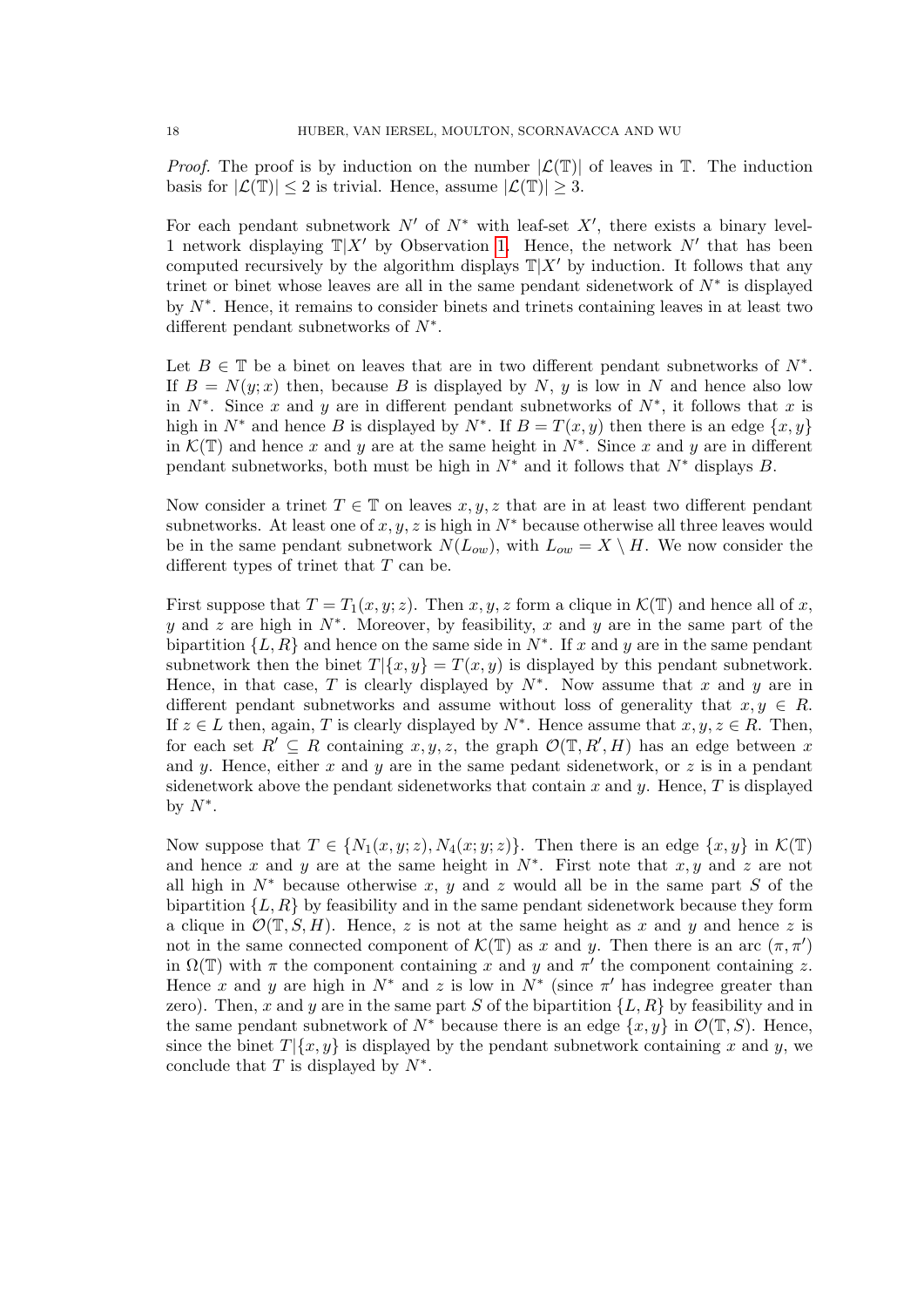Now suppose that  $T = S_1(x, y; z)$ . We can argue in the same way as in the previous case that x and y are high in  $N^*$  and that z is low in  $N^*$ . By feasibility, x and y are in different parts of the bipartition  $\{L, R\}$  and, hence,  $N^*$  displays T.

Now suppose that  $T \in \{N_2(x, y; z), N_5(x; y; z)\}\.$  Then we can argue as before that x and y are at the same height in  $N^*$  and that z is not at the same height as x and y and hence that z is not in the same connected component of  $\mathcal{K}(\mathbb{T})$  as x and y. Then there is an arc  $(\pi, \pi')$  in  $\Omega(\mathbb{T})$  with  $\pi$  the component containing z and  $\pi'$  the component containing x and y. Hence, z is high in  $N^*$  and x and y are low in  $N^*$ . Since the binet  $T|\{x,y\}$  is displayed by  $N(L_{ow})$ , we conclude that T is displayed by  $N^*$ .

Now suppose that  $T = N_3(x; y; z)$ . Observe that x, y, z are all high in  $N_3(x; y; z)$  because this trinet is not cycle-rooted. Therefore, x, y, z form a clique in  $\mathcal{K}(\mathbb{T})$  and hence all of x, y and z are high in  $N^*$ . Moreover, by feasibility, x and y are in the same part of the bipartition  $\{L, R\}$ , say in R, and hence on the same side in  $N^*$ . First suppose that  $z \in L$ . Then,  $\mathbb{T}[R]$  contains the binet  $T[\{x, y\}]$  which is cycle-rooted. Hence, there is an edge  $\{x, y\}$  in  $\mathcal{O}(\mathbb{T}, R, H)$  and x and y are in the same pendant sidenetwork. Since  $T|\{x, y\}$  is displayed by this pendant subnetwork, it follows that T is displayed by  $N^*$ . Now assume that  $z \in R$ . Then the trinet T is in  $\mathbb{T} | R$  and has a common ancestor of x and y contained in a cycle. Hence, as before, x and y are in the same pendant sidenetwork of  $N^*$  and, since  $T|\{x, y\}$  is displayed by that pendant sidenetwork, it follows that T is displayed by  $N^*$ .

Finally, suppose that  $T = S_2(x; y; z)$ . As in the case  $T \in \{N_1(x, y; z), N_4(x; y; z)\}\)$ , we can argue that x and y are high in  $N^*$  and that z is low in  $N^*$ . Then, by feasibility, x and y are on the same side S in  $N^*$ . First suppose that x and y are in the same pendant sidenetwork of  $N^*$ . Consider an iteration i of the sidenetwork partitioning algorithm with  $x, y \in S \setminus (S_1 \cup \ldots \cup S_{i-1})$ . Then there is an arc  $(\pi_1, \pi_2)$  in  $\mathcal{D}(\mathbb{T}, S \setminus (S_1 \cup \ldots \cup S_{i-1}), H)$ with  $x \in V(\pi_1)$  and  $y \in V(\pi_2)$  (possibly  $\pi_1 = \pi_2$ ). Hence,  $S_i$  does not contain y because  $\pi_2$  does not have indegree-0. It follows that x and y are in different sidenetworks and that the sidenetwork containing x is above the sidenetwork containing y. Hence,  $N^*$ displays T, which concludes the proof of the lemma.  $\square$ 

<span id="page-18-0"></span>**Theorem 2.** There exists an  $O(3^{|X|}poly(|X|))$  time algorithm that decides if there exists a binary level-1 network  $N$  that displays a given set  $\mathbb T$  of binets and trinets.

*Proof.* If the graph  $R(\mathbb{T})$  is disconnected and has connected components  $C_1, \ldots, C_p$ , then we recursively compute binary level-1 networks  $N_1, \ldots, N_p$  displaying  $\mathbb{T}[C_1, \ldots, \mathbb{T}[C_p]$ respectively. Then, by Lemma [1,](#page-8-3)  $\mathbb T$  is displayed by the binary level-1 network N' obtained by creating a root  $\rho$  and adding arcs from  $\rho$  to the roots of  $N|C_1, \ldots, N|C_p$ , and refining the root  $\rho$  in order to make the network binary.

If  $R(\mathbb{T})$  is connected, then any binary level-1 network N displaying  $\mathbb{T}$  is cycle-rooted by Lemma [2.](#page-9-2) If there exists such a network that is tiny-cycle rooted, then we can find such a network by Lemma [6.](#page-11-0)

Otherwise, we can "guess", using Lemma [4,](#page-10-1) a set of leaves  $H$  such that there exists some binary level-1 network N displaying  $\mathbb T$  in which H is the set of leaves that are high.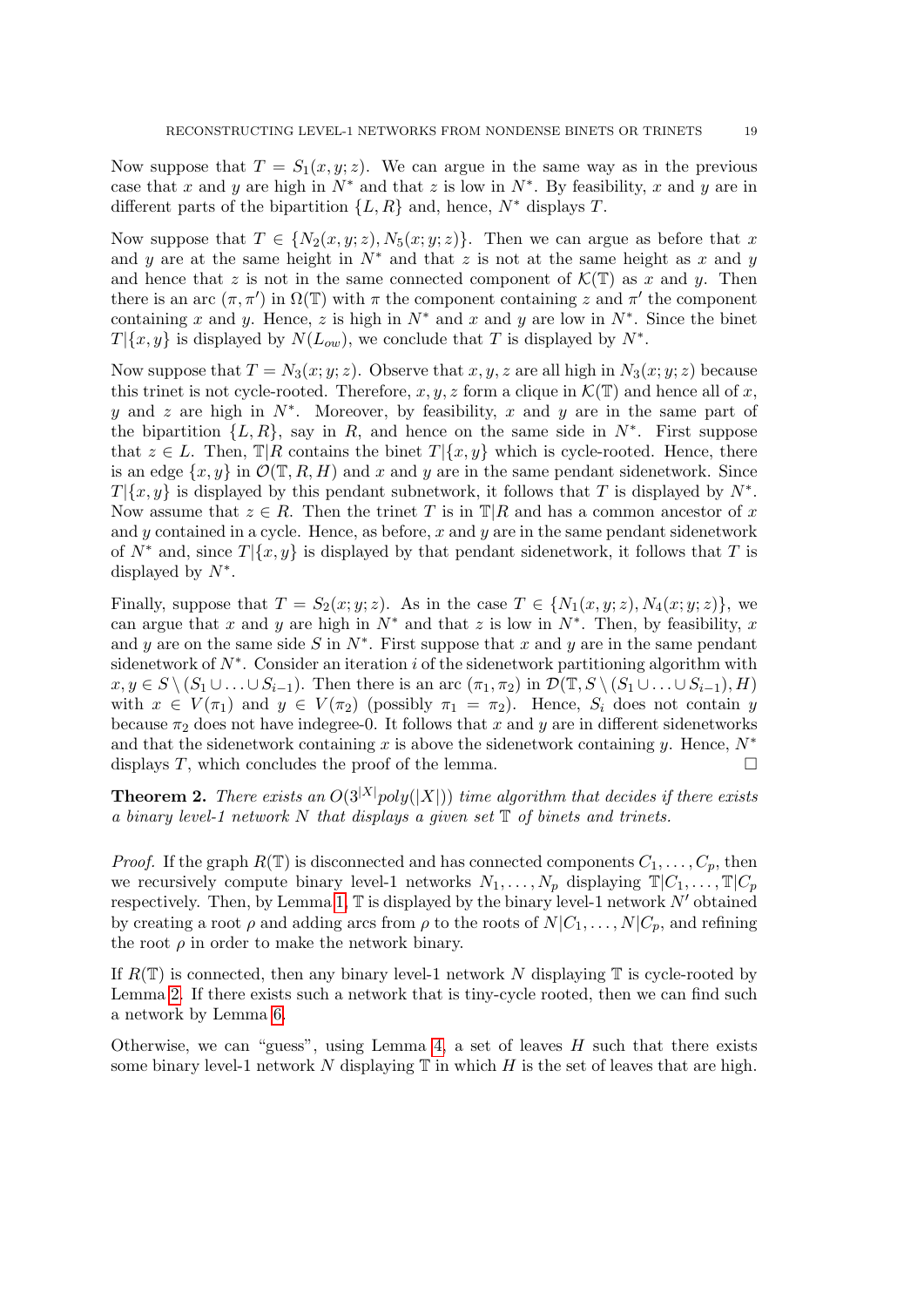Moreover, using Lemma [8,](#page-14-2) we can "guess" a feasible partition  $\{L, R\}$  of H with respect to  $\mathbb T$  by "guessing" a proper 2-colouring of the graph  $\mathcal W(\mathbb T,H)$ . The total number of possible guesses for the tripartition  $\{L, R, X \setminus H\}$  is at most  $3^{|X|}$ .

If there exists a binary level-1 network  $N'$  displaying  $\mathbb T$  then, by Lemma [10,](#page-16-1) there exists some tripartition  $(L, R, X \setminus H)$  for which network  $N^*$  from Lemma [10](#page-16-1) displays all binets and trinets in T.

It remains to analyse the running time. Each recursive step takes  $O(3^{|X|}poly(|X|))$  time and the number of recursive steps is certainly at most |X|, leading to  $O(3^{|X|}poly(|X|))$ in total since, by Observation [1,](#page-3-1) the various recursive steps are independent of each other.

Note that the running time analysis in the proof Theorem [2](#page-18-0) is pessimistic since, by Lemma [3,](#page-9-1) the set  $H$  of high leaves must be the union of a subset of the vertices of  $\Omega(\mathbb{T})$  with no incoming arcs. Moreover, the number of feasible bipartitions of H is also restricted because each such bipartition must correspond to a 2-colouring of the graph  $W(\mathbb{T}, H)$ . Hence, the number of possible guesses is restricted (but still exponential).

We conclude this section by extending Theorem [2](#page-18-0) to instances containing networks with arbitrarily many leaves.

<span id="page-19-2"></span>**Corollary 1.** There exists an  $O(3^{|X|}poly(|X|))$  time algorithm that decides if there exists a binary level-1 network N that displays a given set  $N$  of binary level-1 networks.

*Proof.* We apply Theorem [2](#page-18-0) to the set  $\mathbb{T}(\mathcal{N})$  of binets and trinets displayed by the networks in  $\mathcal N$ . To check that the resulting network N displays  $\mathcal N$ , consider a network  $N' \in \mathcal{N}$ . Since binary level-1 networks are encoded by their trinets [\[10\]](#page-24-12), any binary level-1 network displaying  $\mathbb{T}(N')$  is equivalent to N'. Hence,  $N|\mathcal{L}(N')$  is equivalent to N'. Therefore, N' is displayed by N.

<span id="page-19-0"></span>5. Constructing a network from a set of tiny-cycle networks

Recall that a network is a *tiny-cycle* network if each cycle consists of exactly three vertices. It is easy to see that each tiny-cycle network is a level-1 network. Note that all binary level-1 binets and trinets except for  $S_1(x, y; z)$  and  $S_2(x; y; z)$  are tiny-cycle networks. We prove the following.

<span id="page-19-1"></span>**Theorem 3.** Given a set  $\mathbb{T}$  of tiny-cycle binets and trinets, we can decide in polynomial time if there exists a binary level-1 network displaying  $\mathbb T$  and construct such a network if it exists.

*Proof.* Let N be a binary level-1 network displaying  $\mathbb{T}$ . If N is not a tiny-cycle network, then we construct a tiny-cycle network  $N'$  from N as follows (see Figure [12](#page-20-2) for an illustration). For each cycle of  $N$  consisting of internally vertex-disjoint directed paths  $(s, v_1, \ldots, v_n, t)$  and  $(s, w_1, \ldots, w_m, t)$  with  $n + m \geq 2$ , do the following. Delete arcs  $(v_n, t)$  and  $(w_m, t)$ , suppress  $v_n$  and  $w_m$ , add vertices q and r and arcs  $(q, r)$ ,  $(r, t)$ ,  $(q, t)$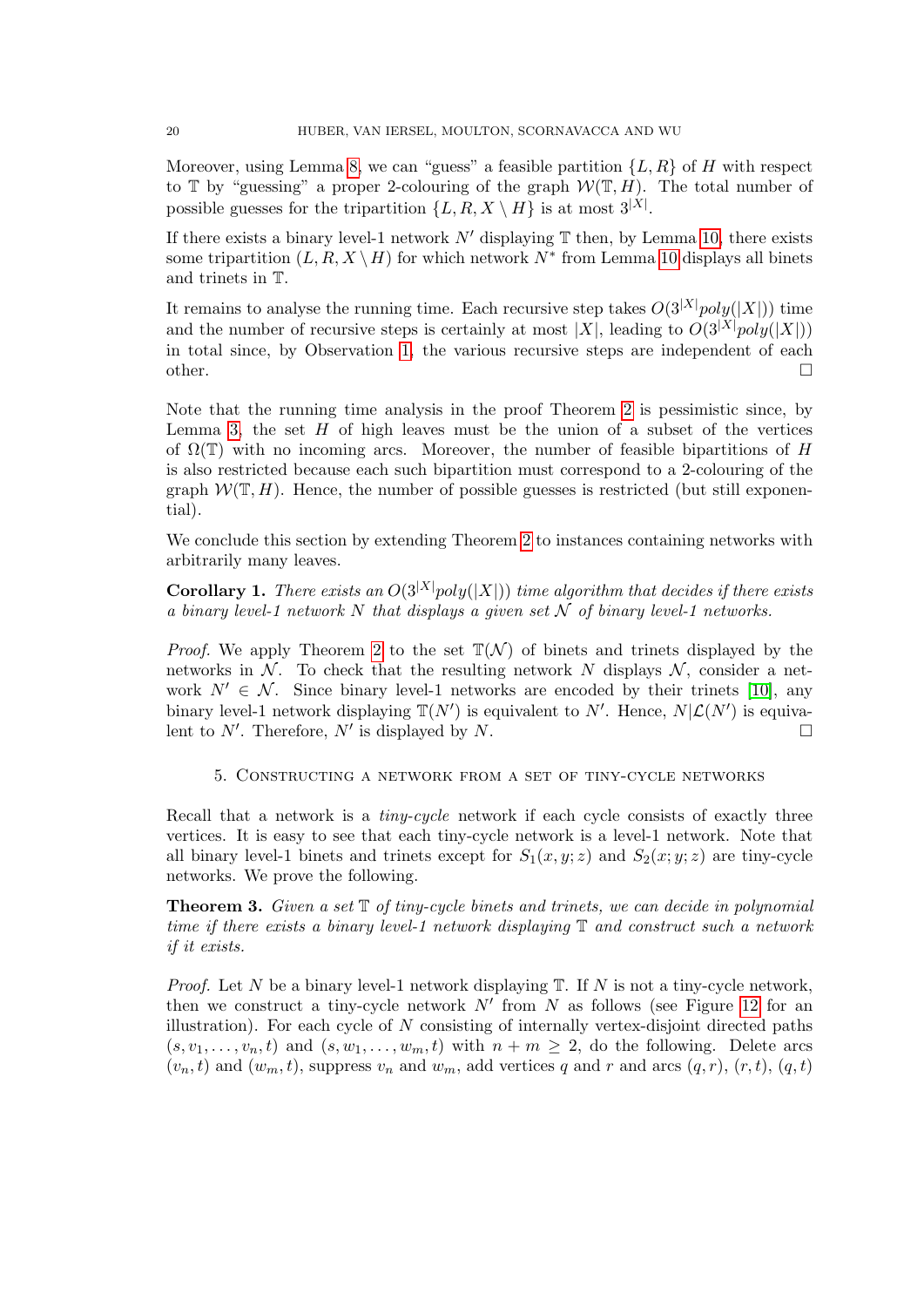

<span id="page-20-2"></span>FIGURE 12. Transformation from a binary level-1 network  $N$  to a tiny-cycle network N', used in the proof of Theorem [3](#page-19-1) (with  $n = 3$  and  $m = 2$ ).

and  $(r, s)$ . Finally, if s is not the root of N, let p be the parent of s in N and replace arc  $(p, s)$  by an arc  $(p, q)$ . Let N' be the obtained network. It is easy to verify that any binary tiny-cycle network that is displayed by N is also displayed by  $N'$  and that  $N'$ is a tiny-cycle network. Hence, we may restrict our attention to constructing tiny-cycle networks.

The only two cases to consider are that the to be constructed network is not cycle-rooted and that it is tiny-cycle rooted. We can deal with the first case by Lemmas [1](#page-8-3) and [2](#page-9-2) and with the second case by Lemma [6.](#page-11-0)  $\Box$ 

Note that Theorem [3](#page-19-1) applies to sets of binets and trinets that do not contain any trinets of the form  $S_1(x, y; z)$  and  $S_2(x; y; z)$ . The following corollary generalises this theorem to general instances of tiny-cycle networks. Its proof is analogous to the proof of Corollary [1.](#page-19-2)

**Corollary 2.** Given a set  $N$  of tiny-cycle networks, we can decide in polynomial time if there exists a binary level-1 network displaying  $N$  and construct such a network if it exists.

### <span id="page-20-0"></span>6. Complexity of constructing a network from a set of trinets

In this section, we show that it is NP-hard to construct a binary level-1 network from a nondense set of trinets.

<span id="page-20-1"></span>**Theorem 4.** Given a set of trinets  $\mathbb{T}$ , it is NP-hard to decide if there exists a binary level-1 network N displaying  $\mathbb T$ . In addition, it is NP-hard to decide if there exists such a network with a single reticulation.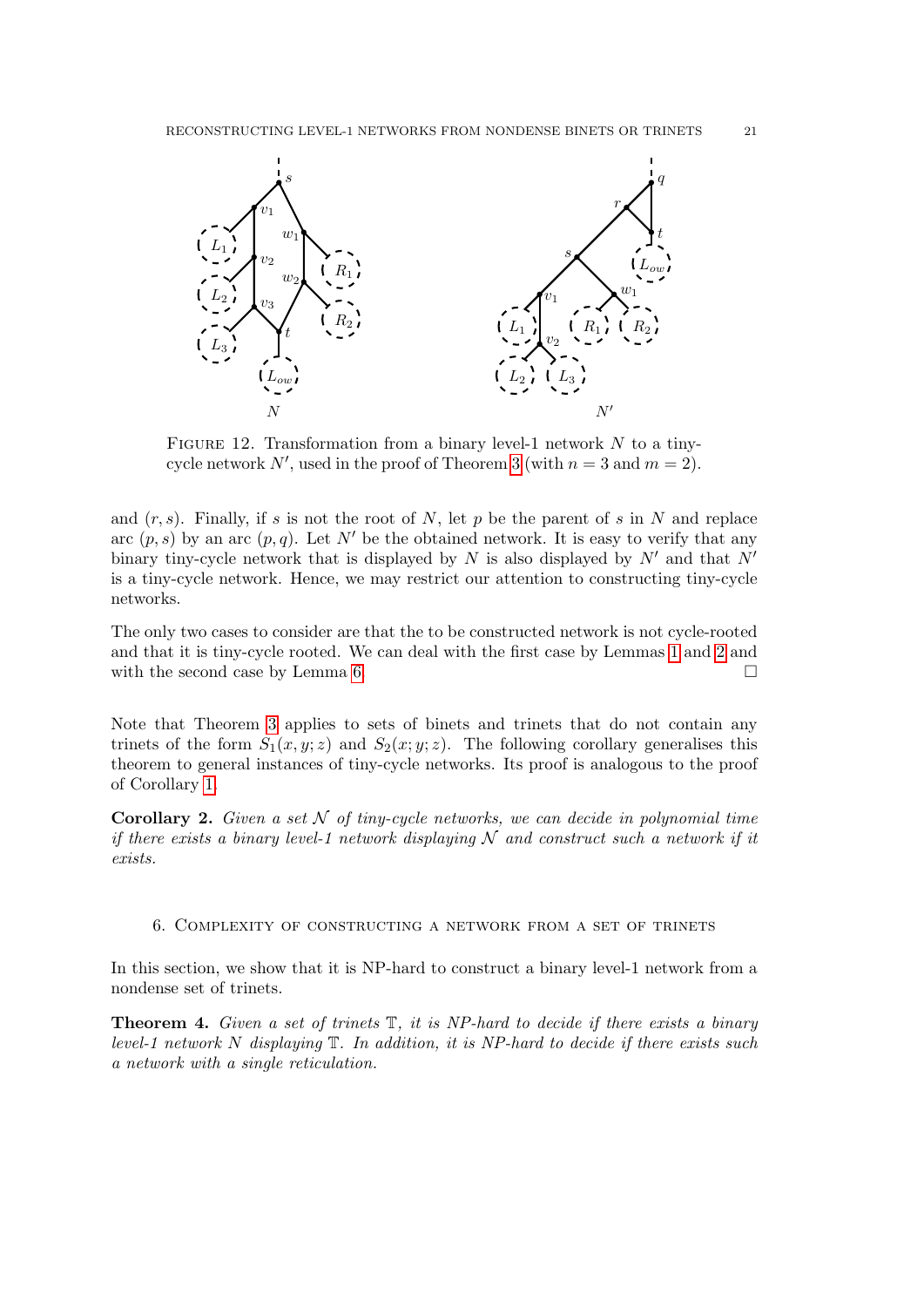Proof. We reduce from the NP-hard problem SETSPLITTING [\[5\]](#page-24-16). The reduction is a nontrivial adaptation of the reduction given by Jansson, Nguyen and Sung for the tripletversion of the problem [\[16\]](#page-24-10).

The SETSPLITTING problem is defined as follows. Given a set U and a collection  $\mathcal C$  of size-3 subsets of U, decide if there exists a bipartition of U into sets A and B such that for each  $C \in \mathcal{C}$  holds that  $C \cap A \neq \emptyset$  and  $C \cap B \neq \emptyset$ ? If such a bipartition exists, then we call it a *set splitting* for  $C$ .

The reduction is as follows. For an example see Figure [13.](#page-22-0) Assume that  $C = \{C_1, \ldots, C_k\},\$ with  $k \geq 1$ , and furthermore that the elements of U are totally ordered (by an operation  $\langle \rangle$ . We create a taxon set X and a trinet set T on X as follows. For each  $u \in U$ , put a taxon  $u_0$  in X. In addition, add a special taxon b to X. Then, for each  $C_i = \{u, v, w\}$ with  $u \leq v \leq w$ , add taxa  $u_i, u'_i, v_i, v'_i, w_i, w'_i$  to X and add the following trinets  $\text{to} \quad T_1(v_i, v'_i; u_i), \ T_1(w_i, w'_i; v_i), \ T_1(u_i, u'_i; w_i), \ S_2(v_i; v'_i; b), \ S_2(w_i; w'_i; b), \ S_2(u_i; u'_i; b),$  $S_1(u_i, u_0; b), S_1(v_i, v_0; b), S_1(w_i, w_0; b)$ , resulting in T comprising of three different types of trinets. This completes the reduction.

First we show that, if there exists a set splitting for  $\mathcal{C}$ , then there exists a network N on X that displays  $\mathbb T$  and has exactly one reticulation. Let  $\{A, B\}$  be a set splitting for  $C$ . We construct a network N whose root is in a cycle and each arc leaving this cycle ends in a leaf. Hence, N has precisely one reticulation, whose child is leaf. Label this leaf by taxon b. Let  $\{L, R\}$  be the bipartition of  $X \setminus \{b\}$  induced by N. Then, for each  $u \in A$  we put  $u_0$  in L and  $u_i$  and  $u'_i$  for  $i \geq 1$  in R. Symmetrically, for each  $u \in B$  we put  $u_0$  in R and  $u_i$  and  $u'_i$  for  $i \geq 1$  in L. It remains to describe the order of the leaves on each side of the network. For each  $i \in \{1, ..., k\}$  and for any two leaves  $x_i, y_i$  that are on the same side in N, put  $x_i$  above  $y_i$  and  $y'_i$  if  $x < y$  (and put  $y_i$  above  $x_i$  and  $x'_i$  if  $y > x$ ). In addition, put each  $x_i$  above  $x'_i$ . The ordering can be completed arbitrarily. For an example, see the network in Figure [13.](#page-22-0) To see that N displays  $\mathbb{T}$ , first observe that all trinets of the form  $S_2(x_i; x'_i; b)$  are displayed by N because we put  $x_i$  above  $x_i'$  and on the same side. In addition, all trinets of the form  $S_1(x_i, x_0; b)$  are also displayed by N because  $x_i$  and  $x_0$  are on opposite sides of N. Now consider a constraint  $C_i = \{u, v, w\} \in \mathcal{C}$  with  $u < v < w$ . Since  $\{A, B\}$  is a set splitting,  $|C_i \cap A| = 2$  or  $|C_i \cap B| = 2$ . Suppose that u and v are in the same set, say  $u, v \in A$ . The other two cases can be dealt with in a similar manner. It then follows that  $w \in B$  and hence that  $u_i, v_i, u'_i, v'_i \in R$  and  $w_i, w'_i \in L$ . It then follows that trinets  $T_1(w_i, w'_i; v_i)$  and  $T_1(u_i, u'_i; w_i)$  are displayed by N. Moreover, since  $u < v$ , we have that  $u_i$  is above  $v_i$  and  $v'_i$ . Hence, also trinet  $T_1(v_i, v'_i; u_i)$  is displayed by N. We conclude that  $\mathbb T$  is displayed by N.

It remains to show that if there exists a network on X that displays  $\mathbb T$ , then there exists a set splitting A, B for C. So assume that there exists a network N on X that displays  $\mathbb{T}$ . From Lemma [2](#page-9-2) it follows that N is cycle-rooted. By Lemma [3,](#page-9-1) all leaves in  $X \setminus \{b\}$  are at the same height in N. Consequently, by Lemma [4,](#page-10-1) the leaves in  $X \setminus \{b\}$  are all high in N and b is low in N. Let  $\{L, R\}$  be the bipartition of  $X \setminus \{b\}$  induced by N. Define  $A = \{u \in U \mid u_0 \in L\}$  and  $B = \{u \in U \mid u_0 \in R\}$ . We claim that A and B form a set splitting for  $\mathcal C$ . To show this, assume the contrary, i.e., that there exists some constraint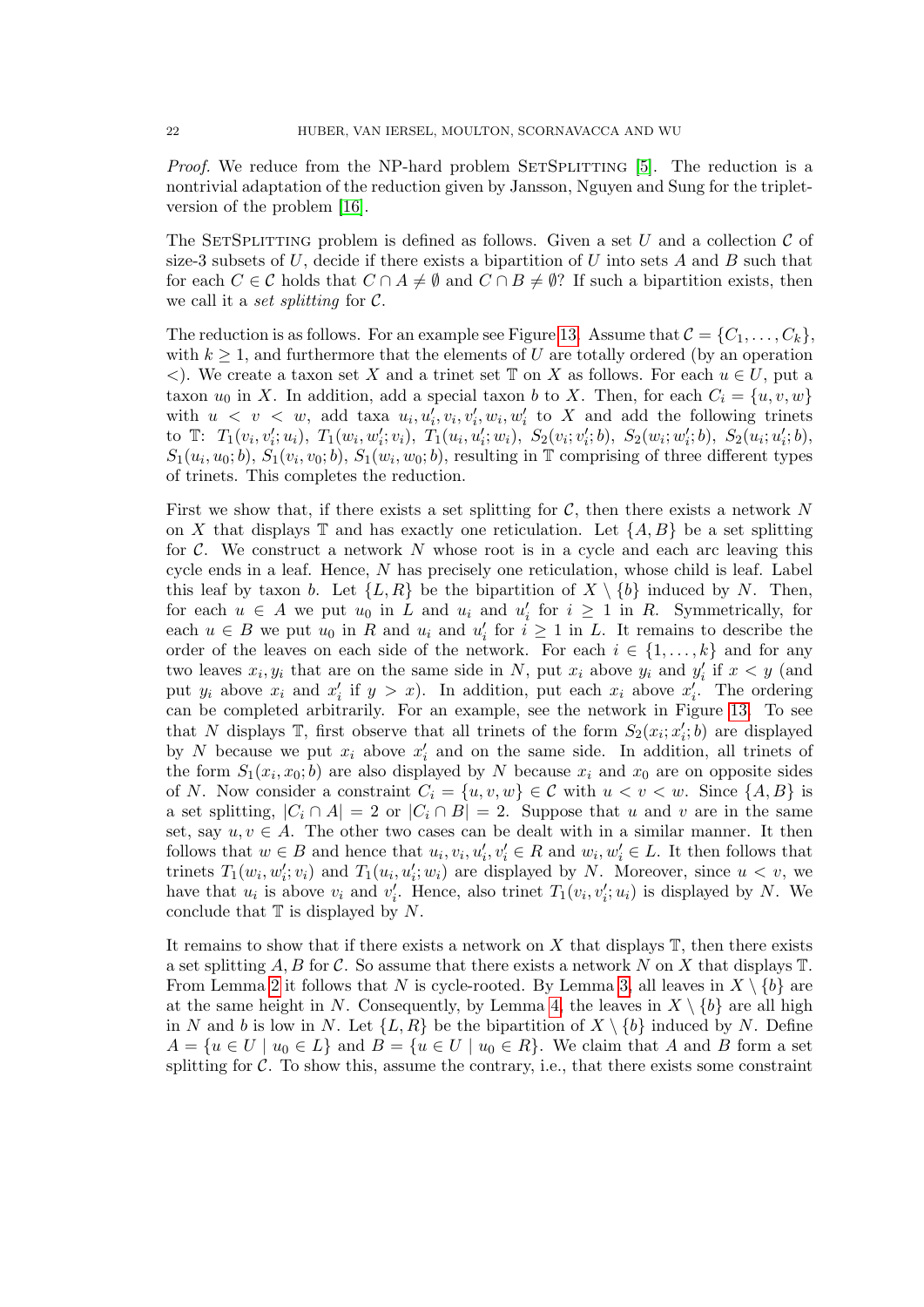

<span id="page-22-0"></span>FIGURE 13. An example of the reduction if the input of the SETSPLIT-TING problem is  $\mathcal{C} = \{\{x, y, z\}, \{q, x, z\}\}\$  (with  $q < x < y < z$ ). A valid set splitting is  $\{\{q, z\}, \{x, y\}\}\$ and the network N indicated in the figure displays all trinets produced by the reduction.

 $C_i = \{u, v, w\} \in \mathcal{C}$ , with  $u < v < w$ , such that either  $u, v, w \in A$  or  $u, v, w \in B$ . Assume without loss of generality that  $u, v, w \in A$ . Then  $u_0, v_0, w_0 \in L$ . Hence,  $u_i, v_i, w_i \in R$ since the trinets  $S_1(u_i, u_0; b)$ ,  $S_1(v_i, v_0; b)$  and  $S_1(w_i, w_0; b)$  are contained in T. Then, since  $S_2(u_i; u'_i; b) \in \mathbb{T}$ , we obtain that  $u'_i \in R$ . Moreover,  $u_i$  and  $u'_i$  are in different sidenetworks of N. Then, since  $T_1(u_i, u'_i; w_i) \in \mathbb{T}$ , the sidenetwork containing  $w_i$  is strictly above the sidenetwork containing  $u_i$ . However, it follows in the same way from trinets  $S_2(v_i; v_i'; b)$  and  $T_1(v_i, v_i'; u_i)$  that the sidenetwork of N containing  $u_i$  is strictly above the sidenetwork containing  $v_i$ . Furthermore, it follows from the trinets  $S_2(w_i; w'_i; b)$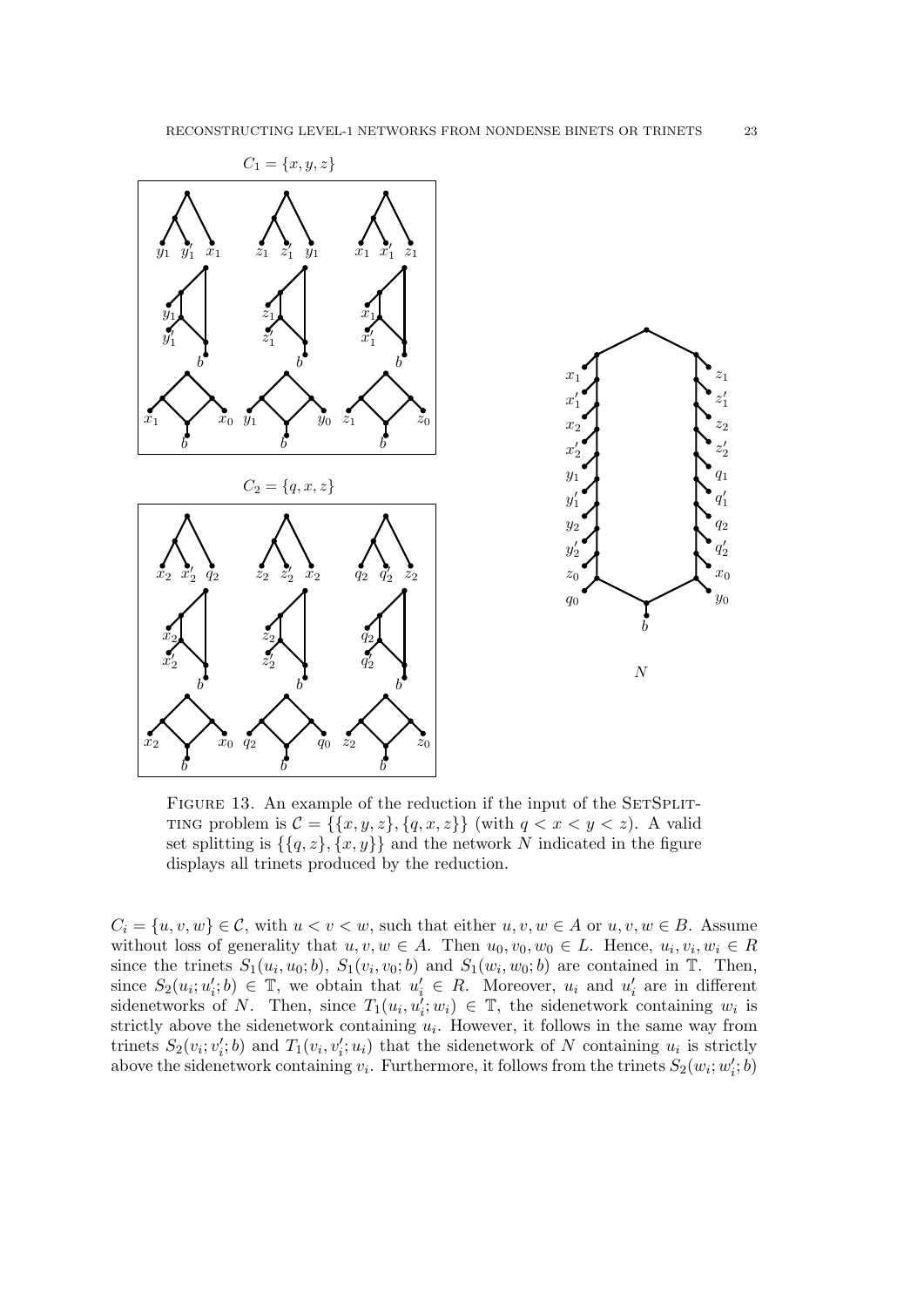and  $T_1(w_i, w'_i; v_i)$  that the sidenetwork containing  $v_i$  is strictly above the sidenetwork containing  $w_i$ . Hence, we have obtained a contradiction. It follows that A and B form a set splitting of C, completing the proof.  $\Box$ 

## 7. Concluding remarks

<span id="page-23-0"></span>We have presented an exponential time algorithm for determining whether or not an arbitrary set of binets and trinets is displayed by a level-1 network, shown that this problem is NP-hard, and given some polynomial time algorithms for solving it in certain special instances. It would be interesting to know whether other special instances are also solvable in polynomial time (for example, when either  $S_1(x, y; z)$ -type or  $S_2(x; y; z)$ -type trinets are excluded).

We note that the problem of deciding if a set of binets and trinets is displayed by a level-1 network remains NP-hard when the input set is semi-dense, i.e. for each combination of two taxa it contains at least one binet or trinet containing those two taxa. Although the trinet set produced in the proof of Theorem [4](#page-20-1) is not semi-dense, it is not difficult to make it semi-dense without affecting the reduction.

As mentioned in the introduction, our algorithms can be regarded as a supernetwork approach for constructing phylogenetic networks. It is therefore worth noting that our main algorithms extend to the case where the input consists of a collection of binary level-1 networks, where each input network is allowed to have any number of leaves.

Furthermore, we have shown that constructing a binary level-1 network from a set of trinets is NP-hard in general. One could instead consider the problem of constructing such networks from networks on (at least) m leaves,  $3 \le m \le |X|$  (or m-nets for short). However, it can be shown that it is also NP-hard to decide if a set of level-1  $m$ -nets is displayed by a level-1 network or not. This can be shown by a simple reduction from the problem for trinets.

It would also be of interest to develop algorithms to reconstruct level-k networks for  $k \geq 2$ from m-nets. Note that the trinets displayed by a level-2 network always encode the network [\[18\]](#page-24-17), but that in general trinets do not encode level- $k$  networks [\[8\]](#page-24-18). Therefore, in light also of the results in this paper, we anticipate that these problems might be quite challenging in general. Even so, it could still be very useful to develop heuristics for tackling such problems as this has proven very useful in both supertree and phylogenetic network construction.

### **ACKNOWLEDGEMENTS**

Leo van Iersel was partially supported by a Veni grant of the Netherlands Organization for Scientific Research (NWO). Katharina Huber and Celine Scornavacca thank the London Mathematical Society for partial support in the context of their computer science small grant scheme. This publication is the contribution no. 2014-XXX of the Institut des Sciences de l'Evolution de Montpellier (ISE-M, UMR 5554). This work has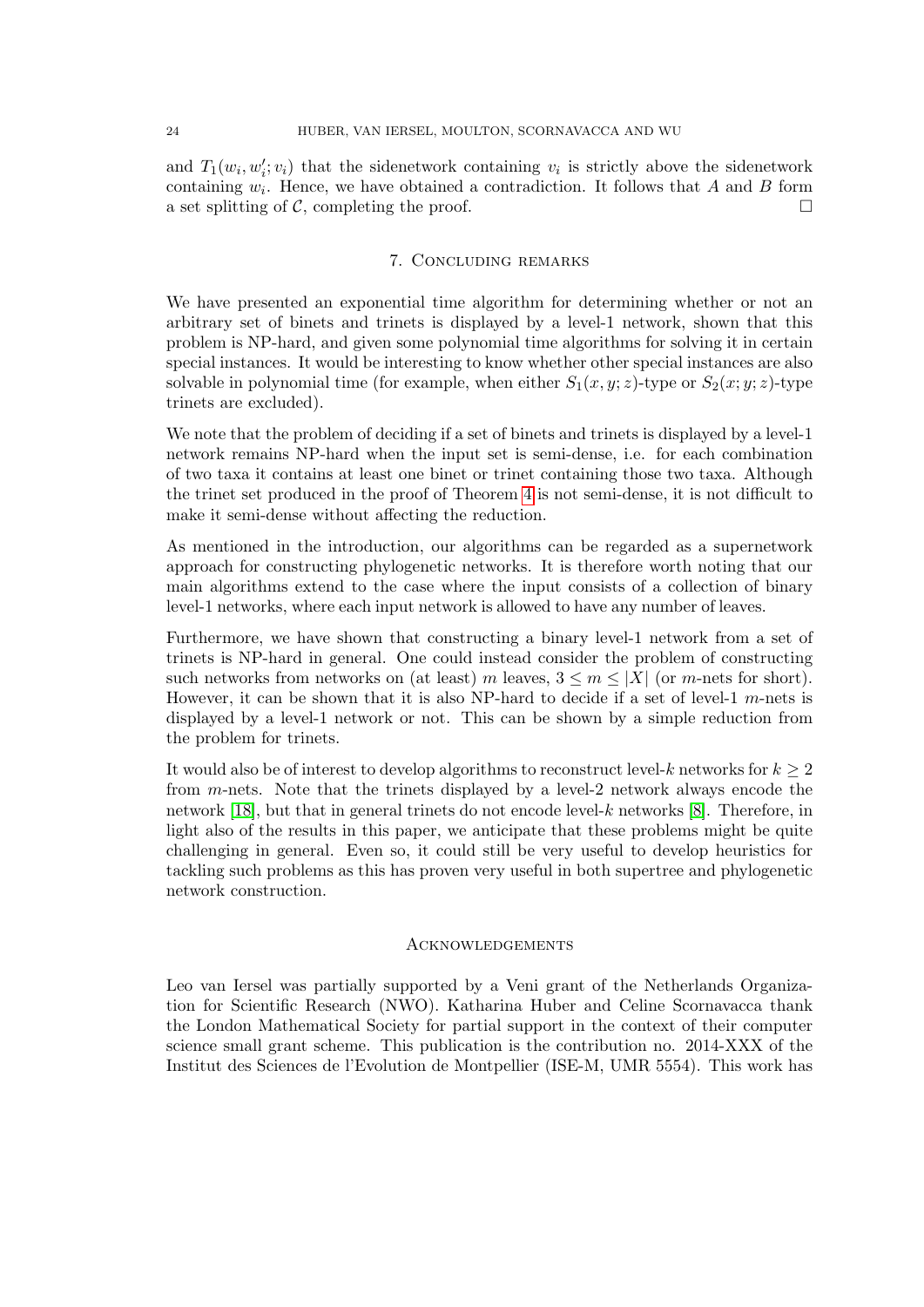been partially funded by the French Agence Nationale de la Recherche, Investissements d'avenir/Bioinformatique (ANR-10-BINF-01-02, Ancestrome).

#### **REFERENCES**

- <span id="page-24-13"></span>1. A. V. Aho, Y. Sagiv, T. G. Szymanski, and J. D. Ullman, Inferring a tree from lowest common ancestors with an application to the optimization of relational expressions, SIAM Journal on Computing 10 (1981), no. 3, 405–421. MR MR623055 (82h:68015)
- <span id="page-24-1"></span>2. E. Bapteste, L.J.J. van Iersel, A. Janke, S. Kelchner, S.M. Kelk, J.O. McInerney, D.A. Morrison, L. Nakhleh, M. Steel, L. Stougie, and J. Whitfield, Networks: expanding evolutionary thinking, Trends in Genetics 29 (2013), no. 8, 439 – 441.
- <span id="page-24-4"></span>3. G. Cardona, M. Llabrés, F. Rosselló, and G. Valiente, *Metrics for phylogenetic networks* I: Generalizations of the Robinson-Foulds metric, IEEE/ACM Transactions on Computational Biology and Bioinformatics 6 (2009), no. 1, 46–61.
- <span id="page-24-11"></span>4. P. Gambette and K.T. Huber, On encodings of phylogenetic networks of bounded level, Journal of Molecular Biology 65 (2012), no. 1, 157–180.
- <span id="page-24-16"></span>5. M.R. Garey and D.S. Johnson, Computers and intractability, W. H. Freeman and Co., 1979, A guide to the theory of NP-completeness, A Series of Books in the Mathematical Sciences.
- <span id="page-24-5"></span>6. D. Gusfield, S. Eddhu, and C. Langley, Optimal, efficient reconstruction of phylogenetic networks with constrained recombination, Journal of Bioinformatics and Computational Biology 2 (2004), 173–213.
- <span id="page-24-14"></span>7. B. Holland, G. Conner, K.T. Huber, and V Moulton, Imputing supertrees and supernetworks from quartets, Systematic Biology 56 (2007), 57–67.
- <span id="page-24-18"></span>8. K.T. Huber, L.J.J. van Iersel, V. Moulton, and T. Wu, How much information is needed to infer reticulate evolutionary histories? Systematic Biology, To appear, 2014.
- <span id="page-24-6"></span>9. K.T. Huber, L.J.J. van Iersel, S.M. Kelk, and R. Suchecki, A practical algorithm for reconstructing level-1 phylogenetic networks, IEEE/ACM Transactions on Computational Biology and Bioinformatics 8 (2011), no. 3, 635–649.
- <span id="page-24-12"></span>10. K.T. Huber and V. Moulton, Encoding and constructing 1-nested phylogenetic networks with trinets, Algorithmica 66 (2013), no. 3, 714–738.
- <span id="page-24-15"></span>11. D. Huson, T. Dezulian, T. Klopper, and M. Steel, Phylogenetic super-networks from partial trees, IEEE/ACM Transactions on Computational Biology and Bioinformatics 1 (2004), no. 4, 151–158.
- <span id="page-24-2"></span>12. D. H. Huson and R. Rupp, Summarizing multiple gene trees using cluster networks, Workshop on Algorithms in Bioinformatics (WABI), Lecture Notes in Computer Science, vol. 5251, 2008, pp. 296– 305.
- <span id="page-24-7"></span>13. T.N.D. Huynh, J. Jansson, N.B. Nguyen, and W.-K. Sung, Constructing a smallest refining galled phylogenetic network, Research in Computational Molecular Biology (RECOMB), Lecture Notes in Bioinformatics, vol. 3500, 2005, pp. 265–280.
- <span id="page-24-8"></span>14. J. Jansson and A. Lingas, Computing the rooted triplet distance between galled trees by counting triangles, Journal of Discrete Algorithms 25 (2014), 66–78.
- <span id="page-24-9"></span>15. J. Jansson and W-K. Sung, Inferring a level-1 phylogenetic network from a dense set of rooted triplets, Theoretical Computer Science 363 (2006), no. 1, 60–68. MR MR2263491
- <span id="page-24-10"></span>16. J. Jansson, N.B. Nguyen, and W-K. Sung, Algorithms for combining rooted triplets into a galled phylogenetic network, SIAM Journal on Computing 35 (2006), no. 5, 1098–1121.
- <span id="page-24-0"></span>17. C. Semple and M. Steel, Phylogenetics, Oxford University Press, 2003.
- <span id="page-24-17"></span>18. L.J.J. van Iersel and V. Moulton, Trinets encode tree-child and level-2 phylogenetic networks, Journal of Mathematical Biology 68 (2014), no. 7, 1707–1729.
- <span id="page-24-3"></span>19. L. Wang, K. Zhang, and L. Zhang, Perfect phylogensetic networks with recombination, Journal of Computational Biology 8 (2001), no. 1, 69–78.